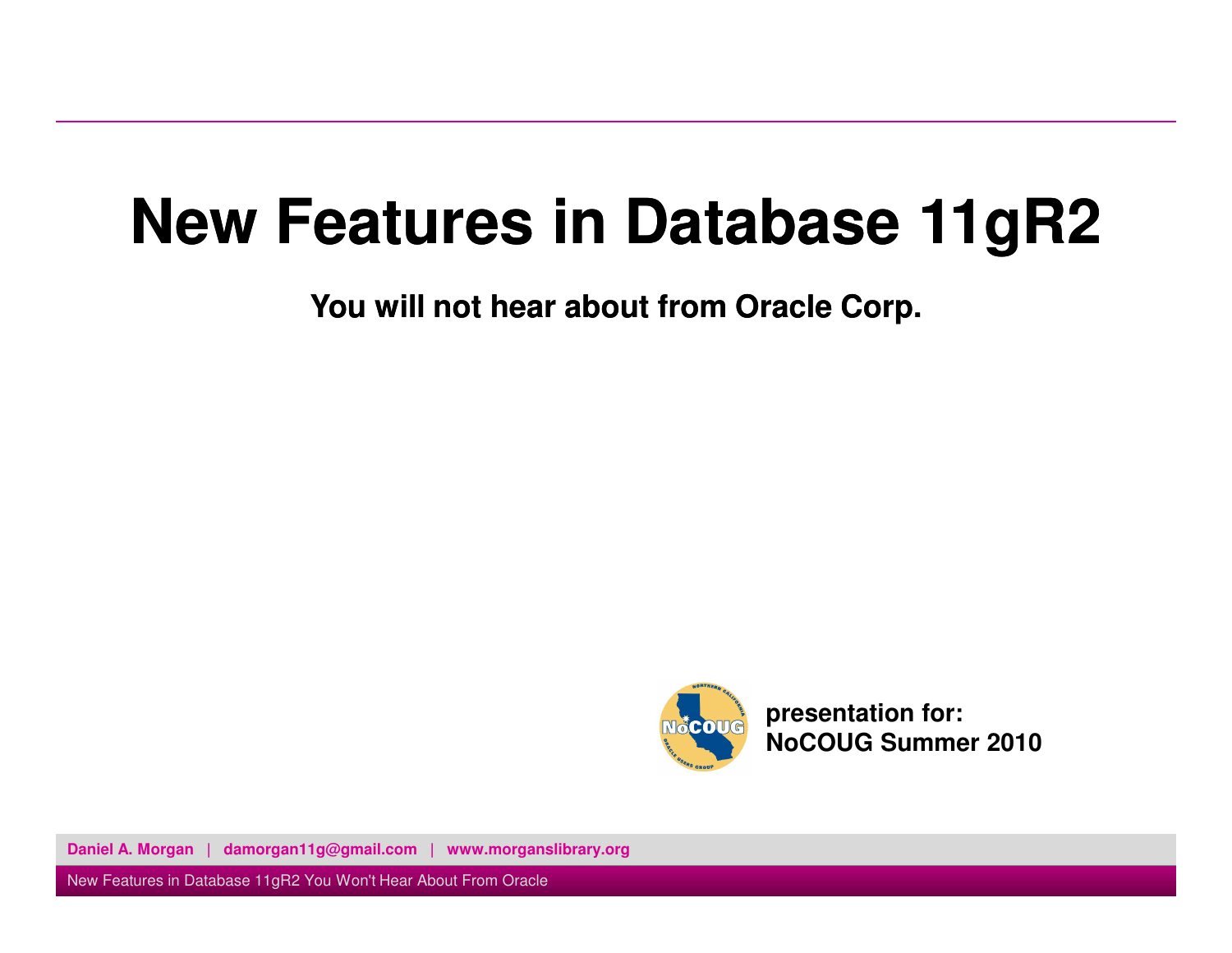### Introduction

- $\mathcal{L}_{\mathcal{A}}$ Daniel Morgan – damorgan11g@gmail.com
- **Service Service** Oracle Ace Director
- **STATE** University of Washington, retired
- **The Morgan of Morgan's Library on the web STATE** 
	- www.morganslibrary.org/library.html
- Member: Western Washington Oracle Users Group
- $\blacksquare$ Member: UK Oracle Users Group
- **Former Member: Oracle Applications Users Group STATE**
- **STATE** Frequent speaker . . . . . . . . . . . .
- **STATE** Oracle since version 6
- e<br>S 11g beta test site



**Morgan's Library** 











**Daniel A. Morgan | damorgan11g@gmail.com | www.morganslibrary.org**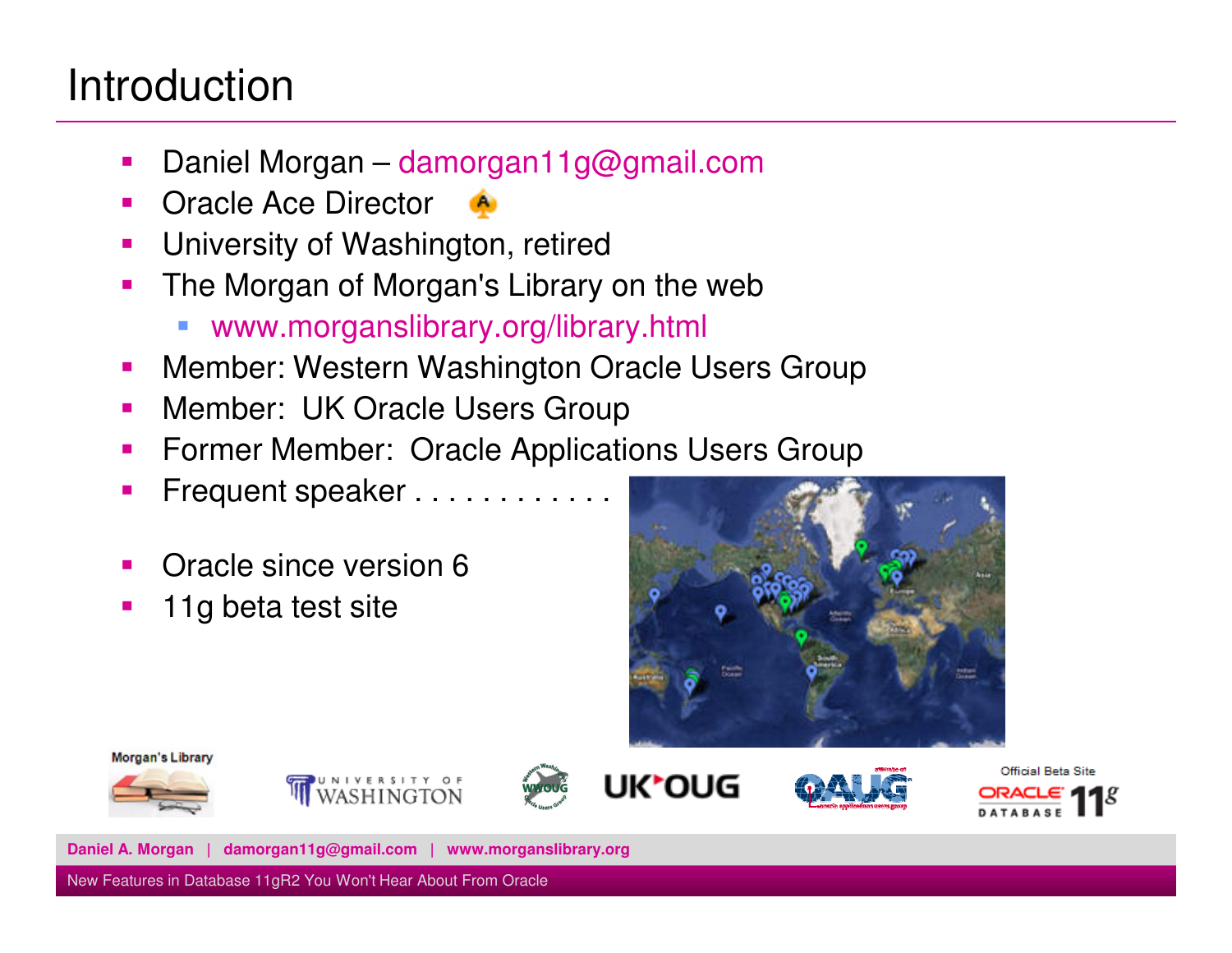

**Daniel A. Morgan | damorgan11g@gmail.com | www.morganslibrary.org**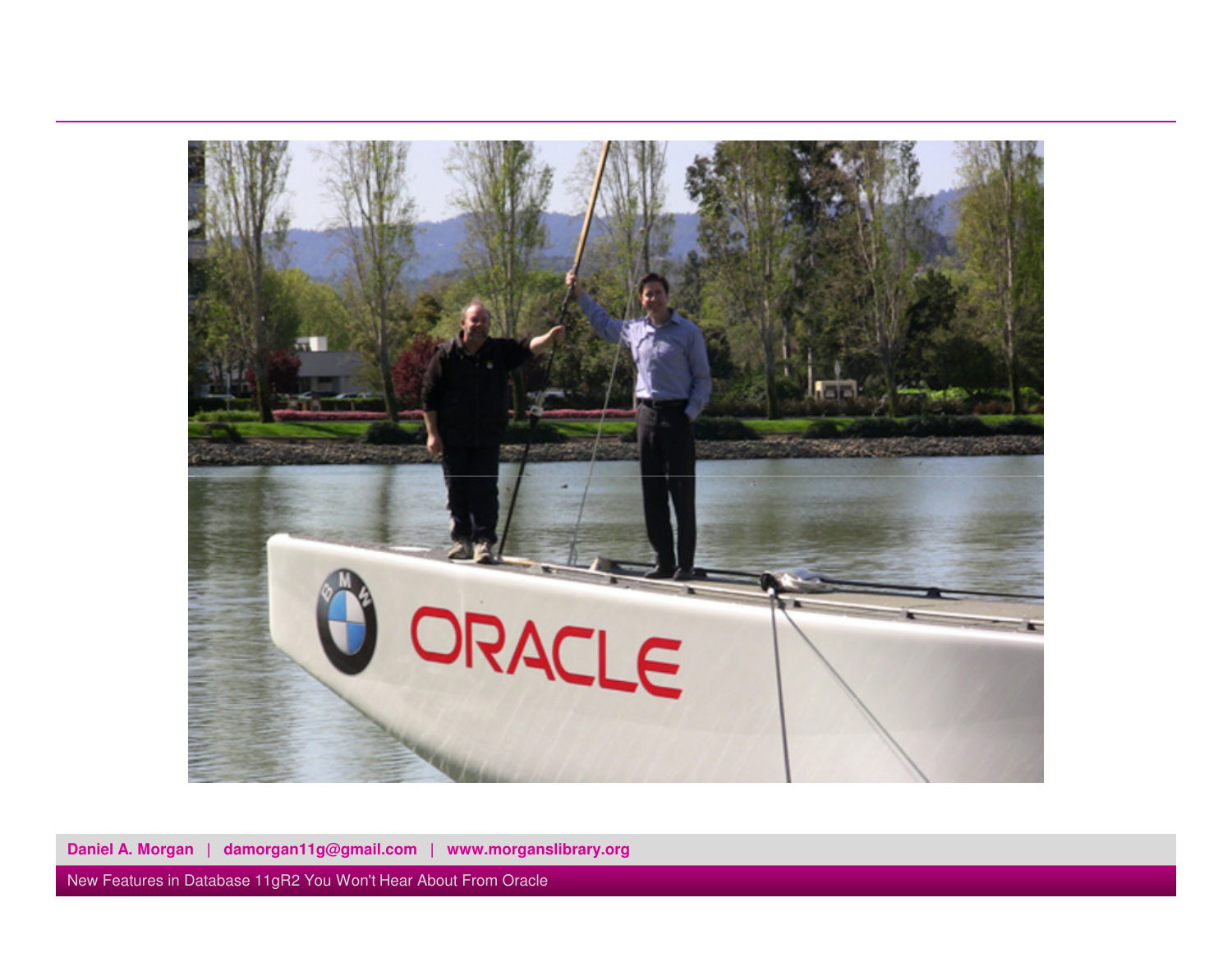### Morgan's Library: www.morganslibrary.org

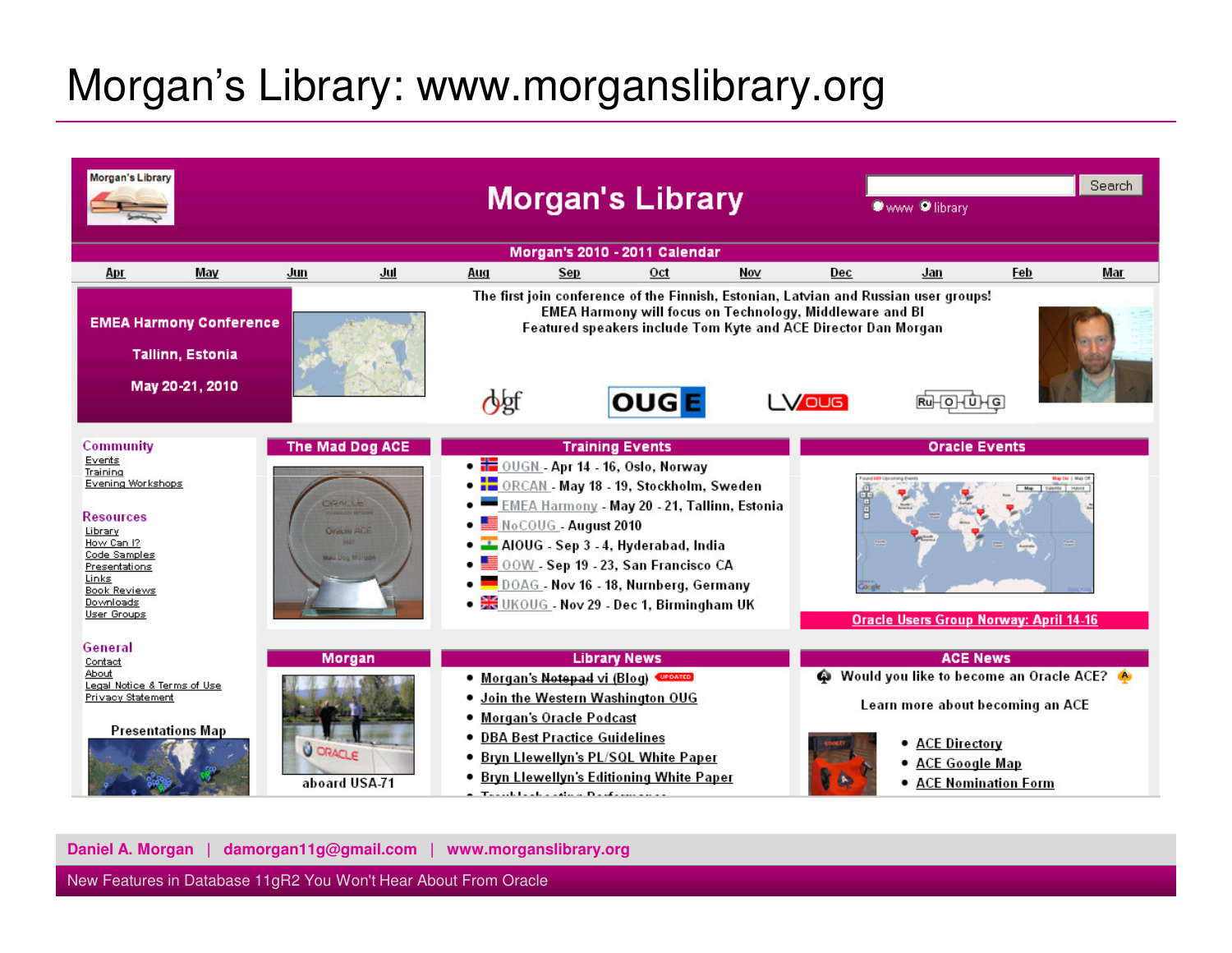#### How Can I (...) ?

#### Home

Community Events Evening Workshops Training

#### **Resources**

Library How Can I? Code Samples Presentations Links **Book Reviews** Downloads User Groups

#### General

Contact Us About Us Legal Notices & Terms of Use Privacy Statement

| A Guide To Meeting Challenges in Oracle Database 11g<br><b>Modified</b> |                                                                                                          |            |             |  |  |  |
|-------------------------------------------------------------------------|----------------------------------------------------------------------------------------------------------|------------|-------------|--|--|--|
| 1                                                                       | Guarantee case insensitive uniqueness                                                                    | Click Here | 28-Oct-2009 |  |  |  |
| $\overline{2}$                                                          | Read a list of operating system files into a PL/SQL array (without using C or Java)                      | Click Here | 28-Oct-2009 |  |  |  |
| 3                                                                       | Identify the columns and data types in a weakly typed ref cursor                                         | Click Here | 29-Oct-2009 |  |  |  |
| $\overline{4}$                                                          | Write a CLOB to a file                                                                                   | Click Here | 14-Nov-2009 |  |  |  |
| 5                                                                       | Track the parts of my application that are in use                                                        | Click Here | 02-Nov-2009 |  |  |  |
| 6                                                                       | Create a data type that will only hold the values 0 and 1                                                | Click Here | 21-Nov-2009 |  |  |  |
| 7                                                                       | Create a single check constraint across multiple columns guaranteeing only one is used                   | Click Here | 16-Nov-2009 |  |  |  |
| 8                                                                       | Trap, in a table trigger, the name of the column being updated                                           | Click Here | 19-Nov-2009 |  |  |  |
| 9                                                                       | Only report the rows from a query if the number of rows exceeds a limiting value                         | Click Here | 20-Nov-2009 |  |  |  |
| 10                                                                      | Work effectively with the deprecated LONG data type                                                      | Click Here | 11-Jan-2010 |  |  |  |
| 11                                                                      | Write block corruption alerts to my alert log                                                            | Click Here | 02-Feb-2010 |  |  |  |
| 12                                                                      | Verify that a string passed into a function or procedure does not contain malicious code (SQL Injection) | Click Here | <b>Soon</b> |  |  |  |



This is the start of a new Morgan's Library feature. For the next couple of years, while we learn more about 11gR2, we will be focusing our efforts here. Please join us while we grow this section and learn how to index it so you can find what you need.

Can we code it? Yes we can!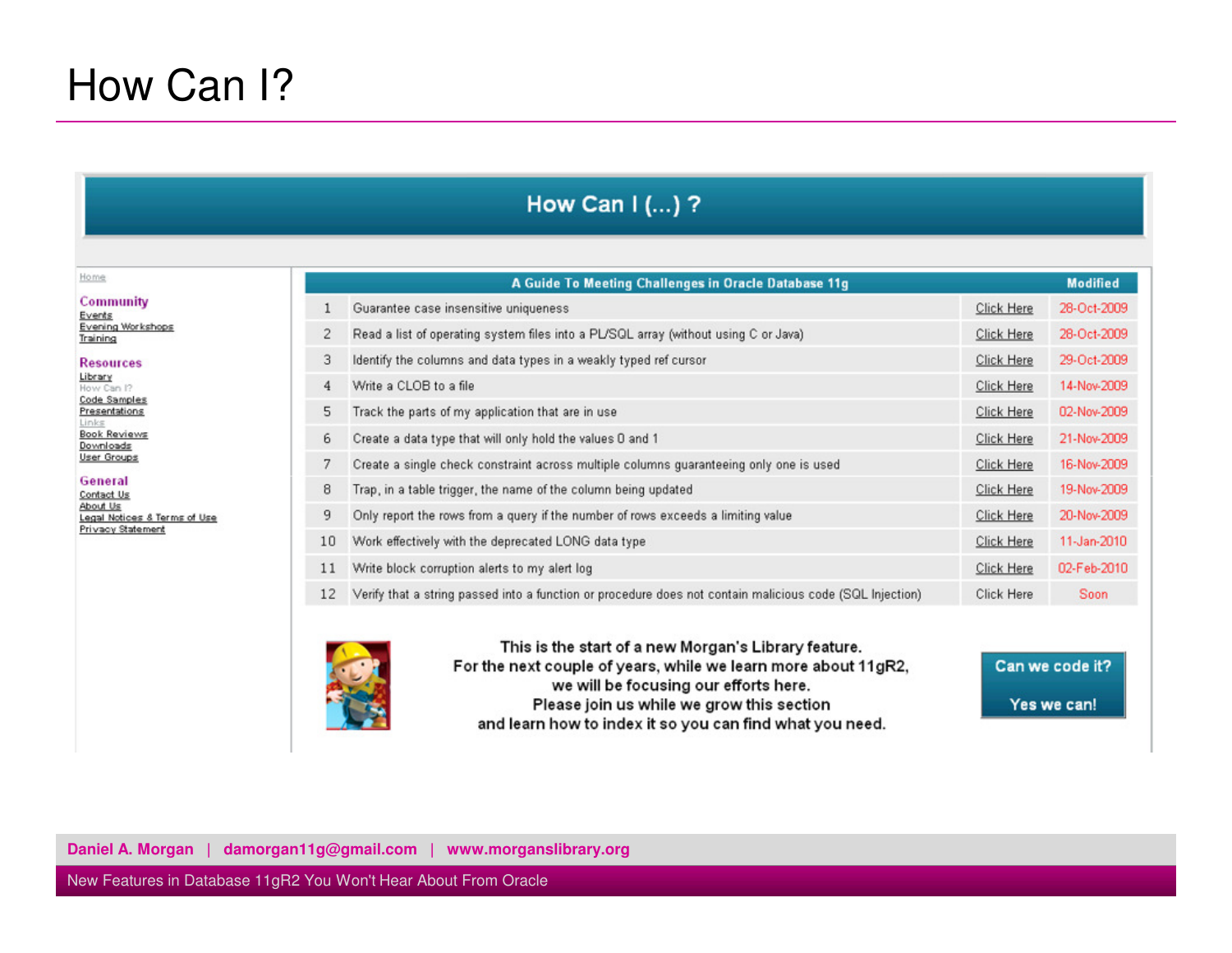## Oracle OpenWorld Uncenference

| Session ID                                     | <b>Title &amp; Description</b>                                                                                            |
|------------------------------------------------|---------------------------------------------------------------------------------------------------------------------------|
| Unconference<br>21-Sep-2010<br>$09:00 - 10:00$ | Title: Developer Coding Strategies for Very Large Databases<br>Track: Unconference<br>Location: Hotel Parc 55: Mason Room |
| S313426<br>21-Sep-2010<br>$11:00 - 12:00$      | Title: Edition-Based Redefinition: Live in SQL*Plus<br><b> Track:</b> Database <br>Location: Moscone South #302           |

**Daniel A. Morgan | damorgan11g@gmail.com | www.morganslibrary.org**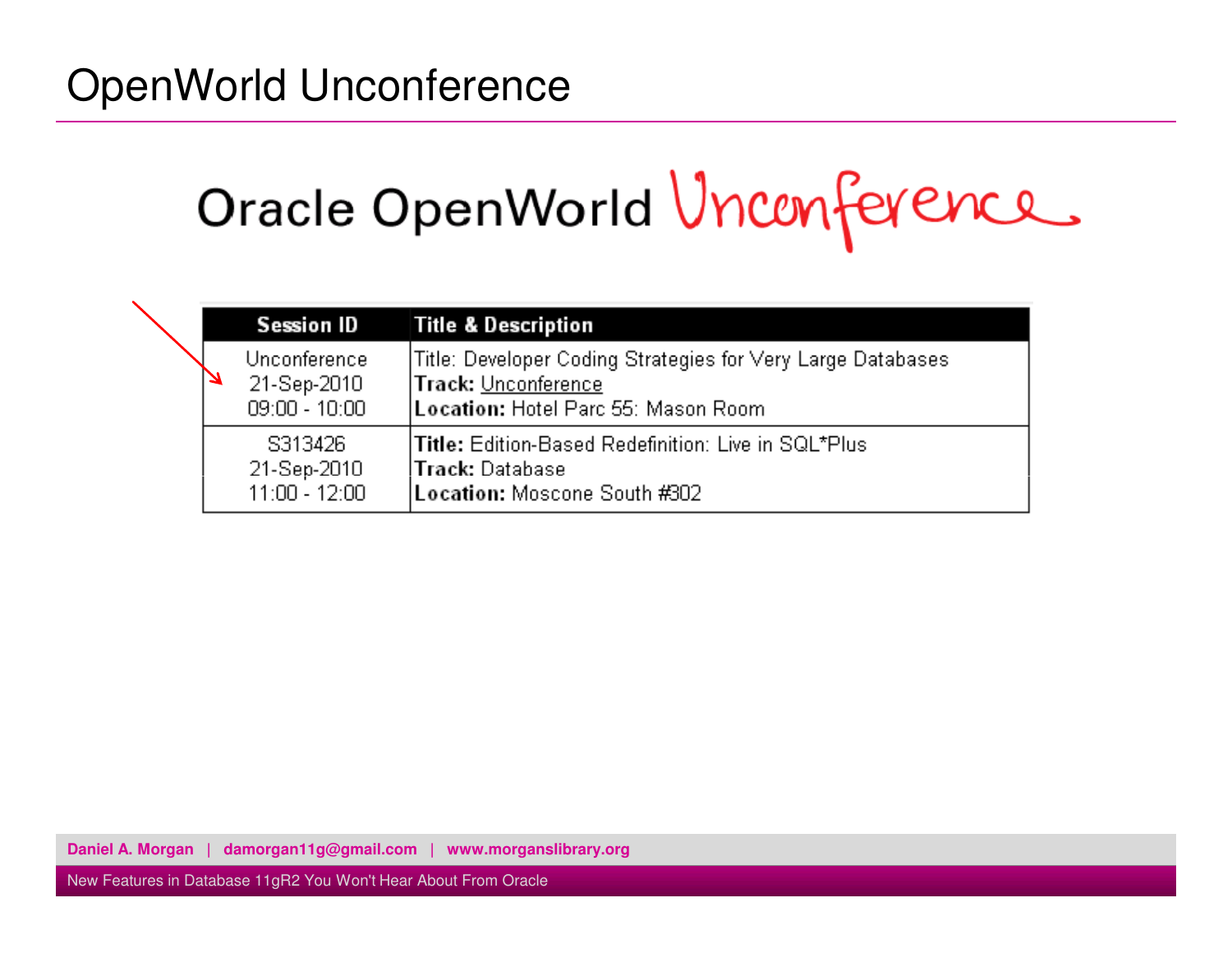**Daniel A. Morgan | damorgan11g@gmail.com | www.morganslibrary.org**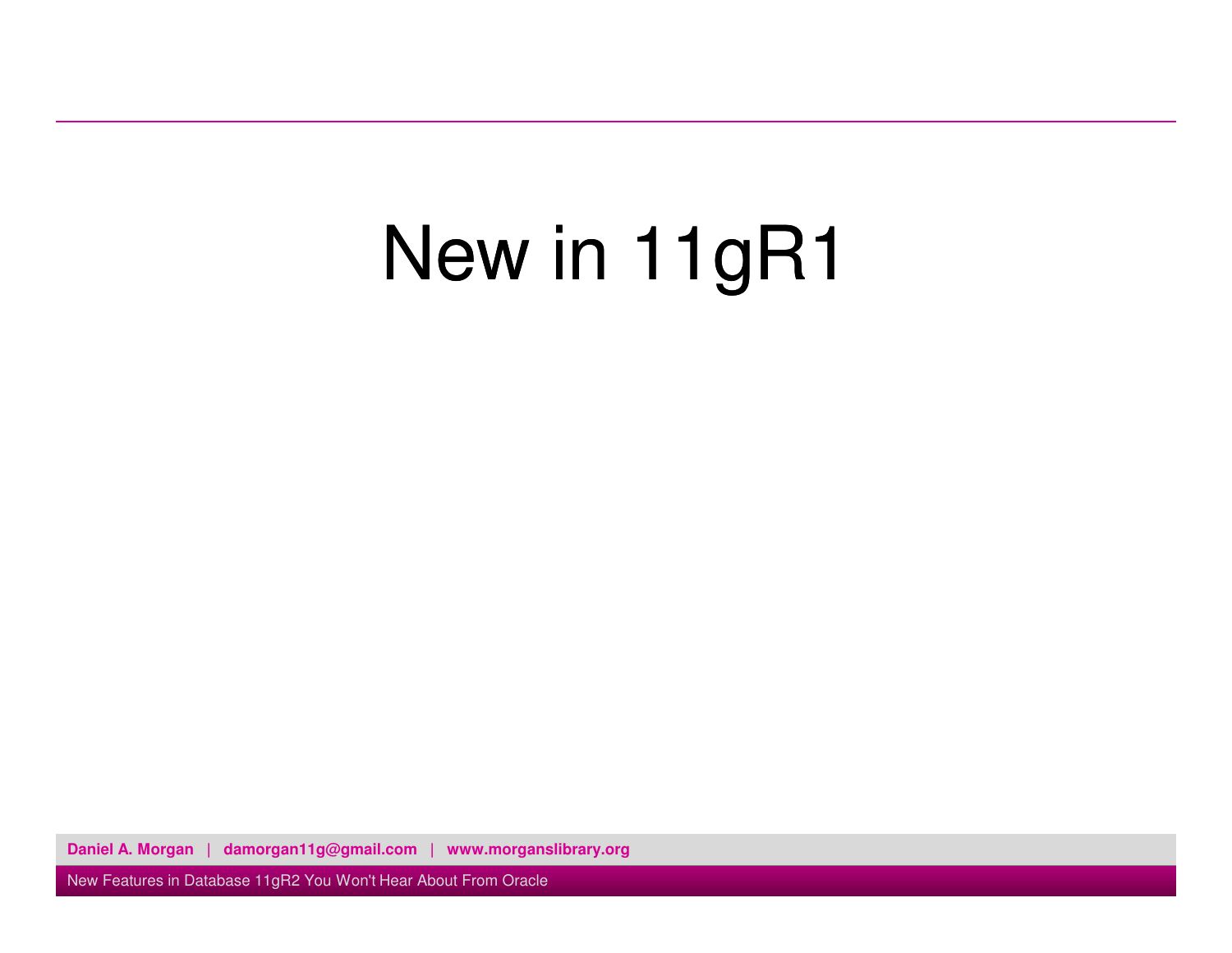- $\mathbb{R}^3$  Oracle Database introduced a large number of new features. Among the most notable:
	- $\mathcal{C}^{\mathcal{A}}$ ADR
	- **Exercise Compound Triggers**  $\mathcal{C}^{\mathcal{A}}$
	- $\overline{\phantom{a}}$ Continue Statement
	- $\mathcal{C}^{\mathcal{A}}$ Flashback Archive
	- $\mathcal{L}_{\mathcal{A}}$ Follows Clause
	- $\mathcal{L}_{\mathcal{A}}$ Invisible Indexes
	- $\mathcal{L}_{\mathcal{A}}$ Native Compilation Improvements
	- $\blacksquare$  Partitioning Options
		- **Partition by Interval**  $\blacksquare$
		- Partition by Reference
		- . Partition by System
		- **Many new composite partitioning options**
	- $\overline{\phantom{a}}$ Pivot & Unpivot Operators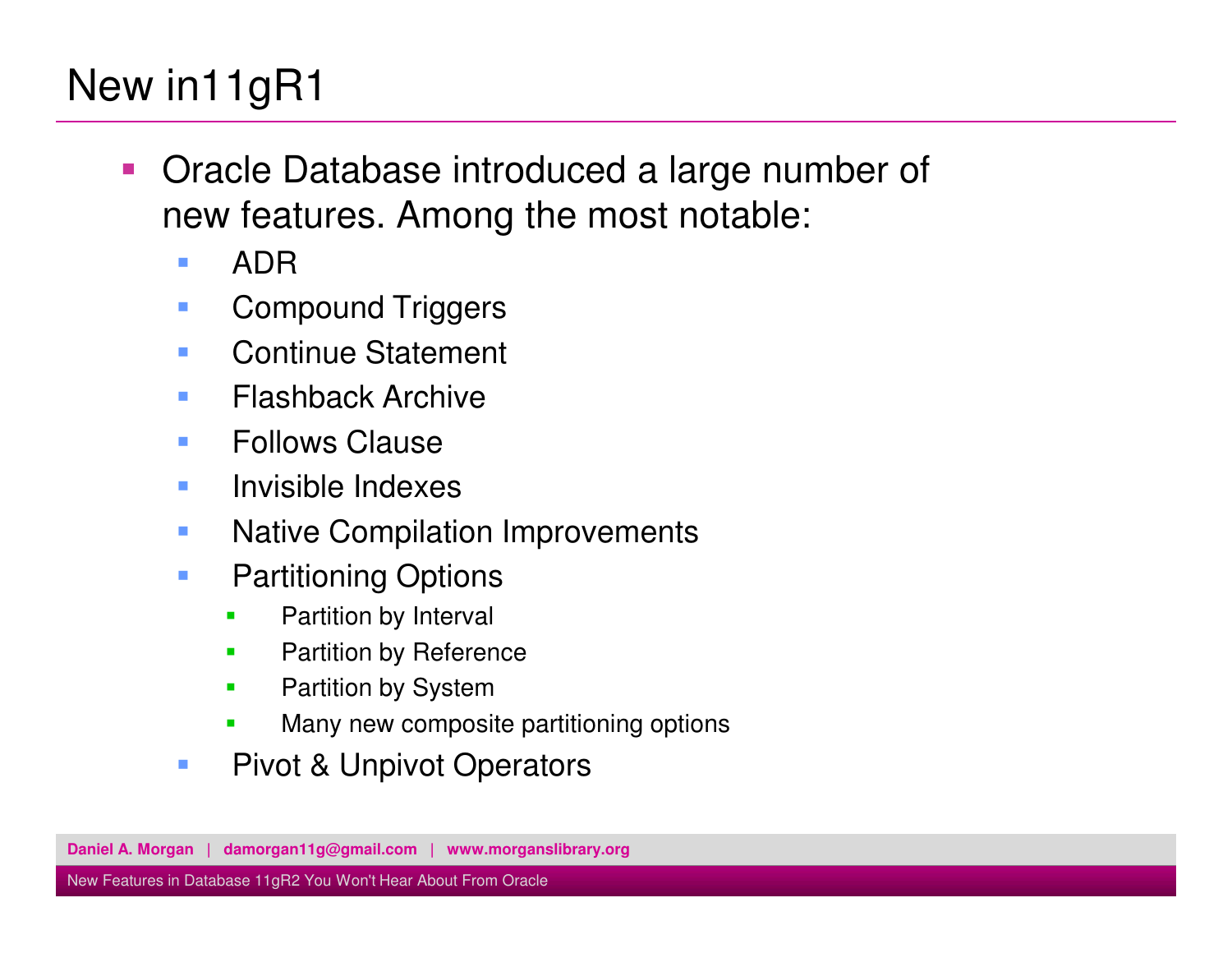- $\mathcal{L}_{\mathcal{A}}$ PL/Scope
- **Simple Integer Data Type**  $\mathbb{R}^3$
- $\mathcal{L}_{\mathcal{A}}$ SKIP LOCKED
- New XML Functions  $\mathcal{L}_{\mathcal{A}}$
- $\mathcal{L}_{\mathcal{A}}$ Pragma Inline
- **Read Only Tables**  $\left\vert \cdot \right\vert$
- $\mathcal{L}_{\mathcal{A}}$ Virtual Columns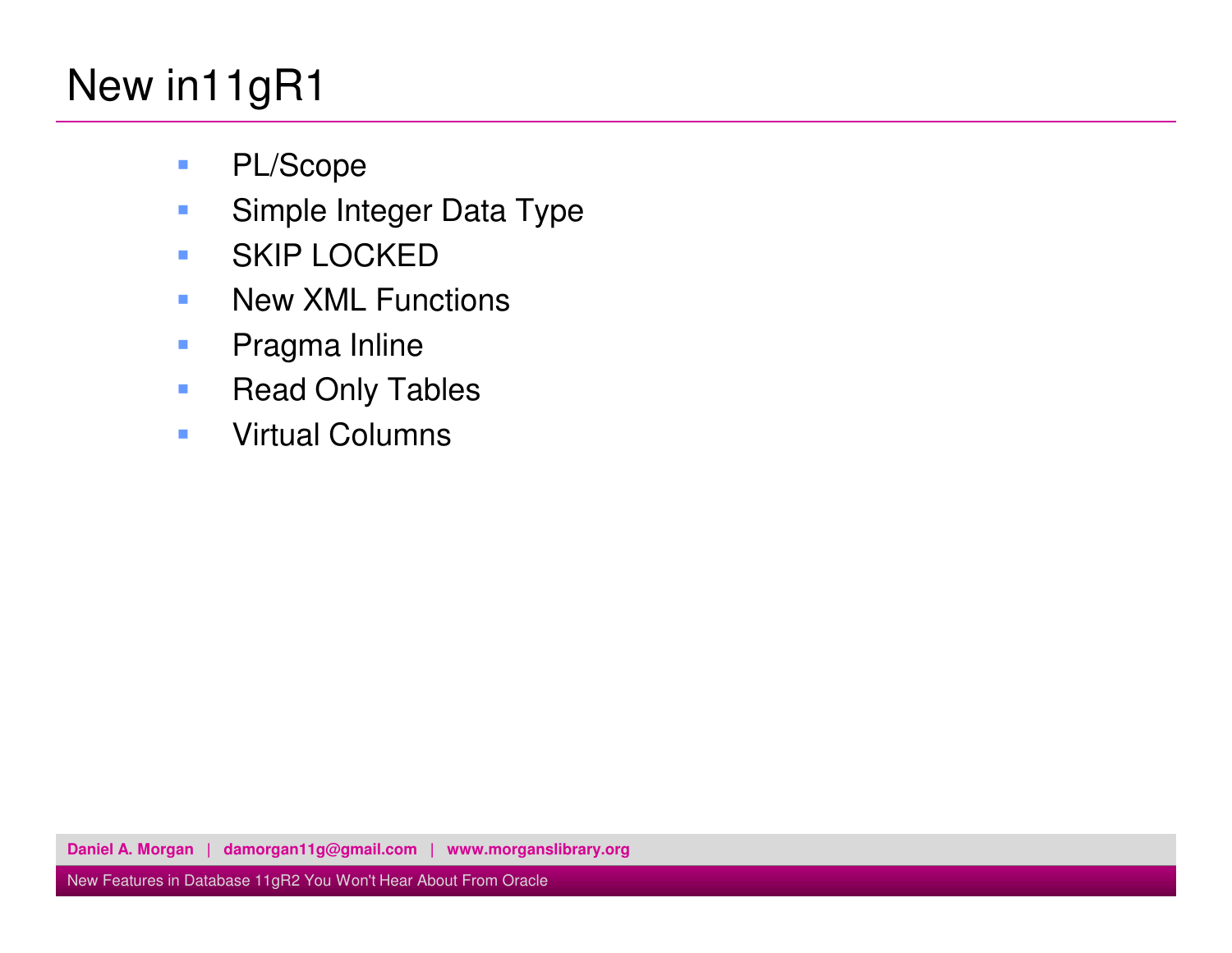- $\mathcal{L}_{\mathcal{A}}$  Many new packages, objects, and parameters in
	- $\blacksquare$ CTX\_DDL
	- DBMS\_ADVISOR $\mathcal{L}_{\mathcal{A}}$
	- **•** DBMS\_AQ and DBMS\_AQELM  $\mathcal{L}_{\mathcal{A}}$
	- $\mathcal{L}_{\mathcal{A}}$ DBMS\_AUTO\_TASK
	- $\mathbf{r}$ DBMS\_AW
	- DBMS\_CAPTURE\_ADM $\mathcal{L}_{\mathcal{A}}$
	- DBMS\_CDC\_PUBLISH $\mathcal{L}_{\mathcal{A}}$
	- DBMS\_CONNECTION\_POOL $\mathcal{L}_{\mathcal{A}}$
	- $\mathcal{L}_{\mathcal{A}}$ DBMS\_DATAPUMP
	- $\mathbf{r}$ DBMS DRS
	- DBMS\_EXTENDED\_TTS\_CHECKS $\blacksquare$
	- $\mathcal{L}_{\mathcal{A}}$ DBMS\_FLASHBACK
	- $\mathcal{L}_{\mathcal{A}}$ DBMS\_HM

**Connection Pool Management**

**Transaction Backout**

**Health Management**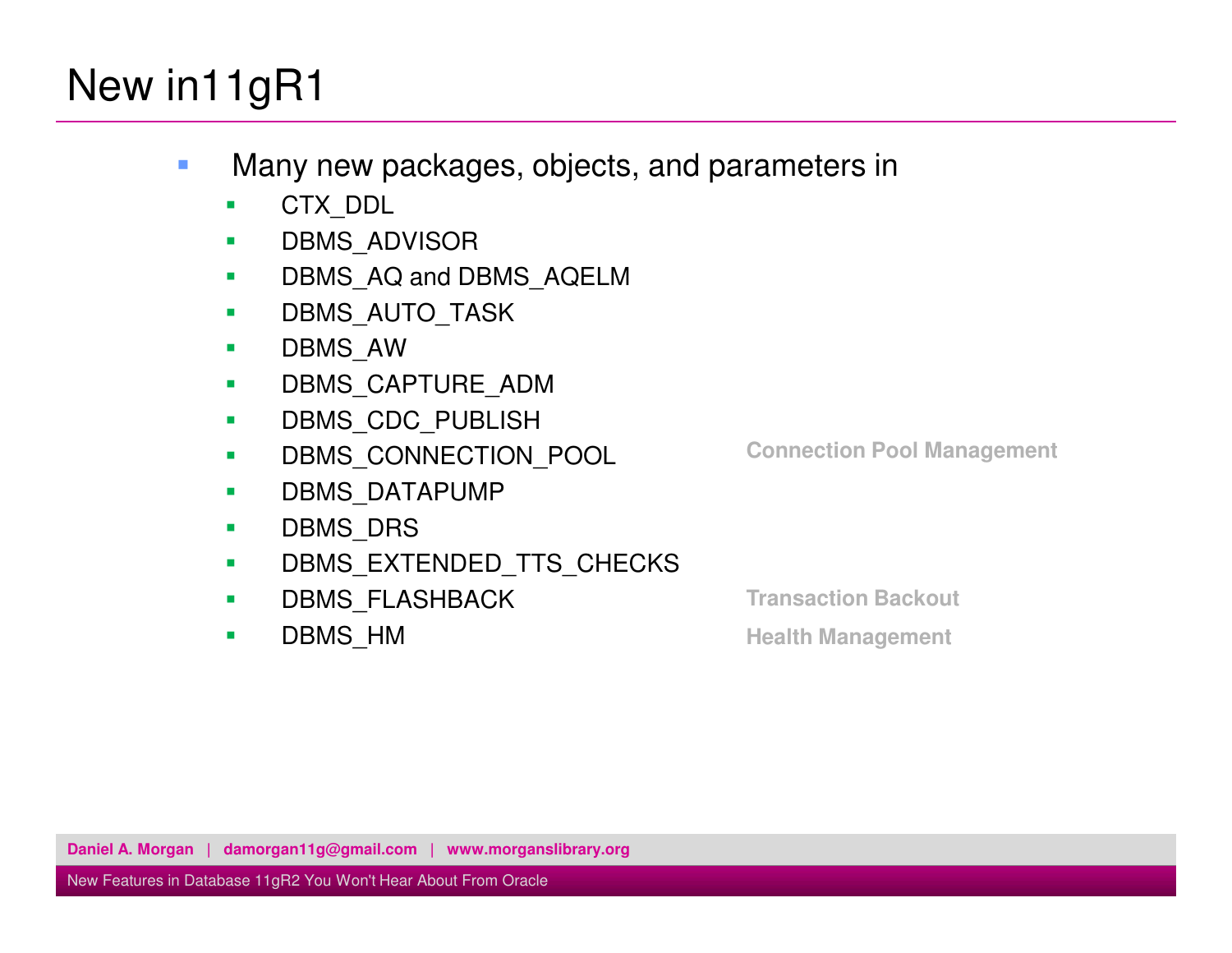- $\mathcal{L}_{\mathcal{A}}$ DBMS LOB
- DBMS\_METADATA $\mathbf{r}$
- DBMS\_MONITOR $\mathcal{L}_{\mathcal{A}}$
- DBMS\_NETWORK\_ACL\_ADMIN $\mathcal{L}_{\mathcal{A}}$
- $\mathcal{L}_{\mathcal{A}}$ DBMS\_ODCI
- $\mathcal{L}_{\mathcal{A}}$ DBMS\_PREDICTIVE\_ANALYTICS
- $\blacksquare$ DBMS REGISTRY
- DBMS\_RESOURCE\_MANAGER $\mathcal{L}_{\mathcal{A}}$
- $\mathcal{L}_{\mathcal{A}}$ DBMS\_RESULT\_CACHE
- $\mathcal{L}_{\mathcal{A}}$ DBMS\_SCHEDULER
- $\mathcal{L}_{\mathcal{A}}$ DBMS\_SERVICE
- DBMS\_SESSION $\mathcal{L}_{\mathcal{A}}$
- DBMS\_SHARED\_POOL $\mathcal{L}_{\mathcal{A}}$
- $\mathcal{L}_{\mathcal{A}}$ DBMS SQL
- **DBMS\_SQLDIAG**  $\mathbf{r}$
- $\mathcal{L}_{\mathcal{A}}$ DBMS SQLPA
- DBMS\_SQLTUNE $\mathcal{L}_{\mathcal{A}}$
- $\mathcal{L}_{\mathcal{A}}$ DBMS\_STATS

**Access Control Lists**

**Result Cache**

**Daniel A. Morgan | damorgan11g@gmail.com | www.morganslibrary.org**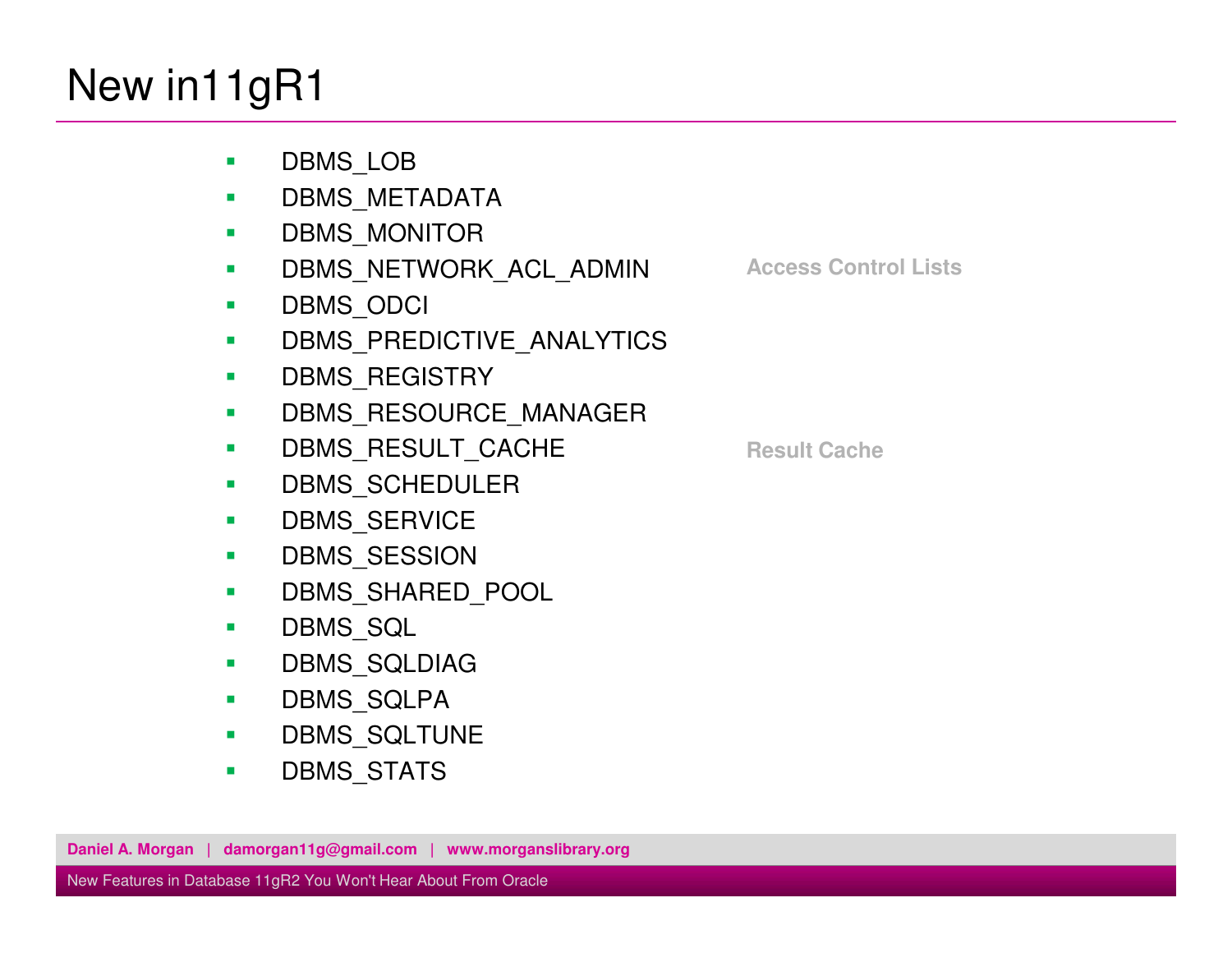- $\mathcal{L}_{\mathcal{A}}$ DBMS\_STREAMS
- DBMS\_SYSTEM $\mathcal{L}_{\mathcal{A}}$
- $\mathcal{L}_{\mathcal{A}}$ DBMS\_TTS
- DBMS\_WARNING $\mathcal{L}_{\rm{eff}}$
- DBMS\_WORKLOAD\_CAPTURE $\mathcal{L}_{\mathcal{A}}$
- $\mathcal{L}_{\mathcal{A}}$ DBMS\_WORKLOAD\_REPLAY
- $\mathcal{L}_{\mathcal{A}}$ DBMS XA
- DBMS\_XPLAN $\mathcal{L}_{\mathcal{A}}$
- $\mathcal{L}_{\mathcal{A}}$ UTL\_XML

**Streams**

**PL/SQL Warnings**

**Real Application Testing**

**Distributed Transactions**

**Explain Plan**

**Daniel A. Morgan | damorgan11g@gmail.com | www.morganslibrary.org**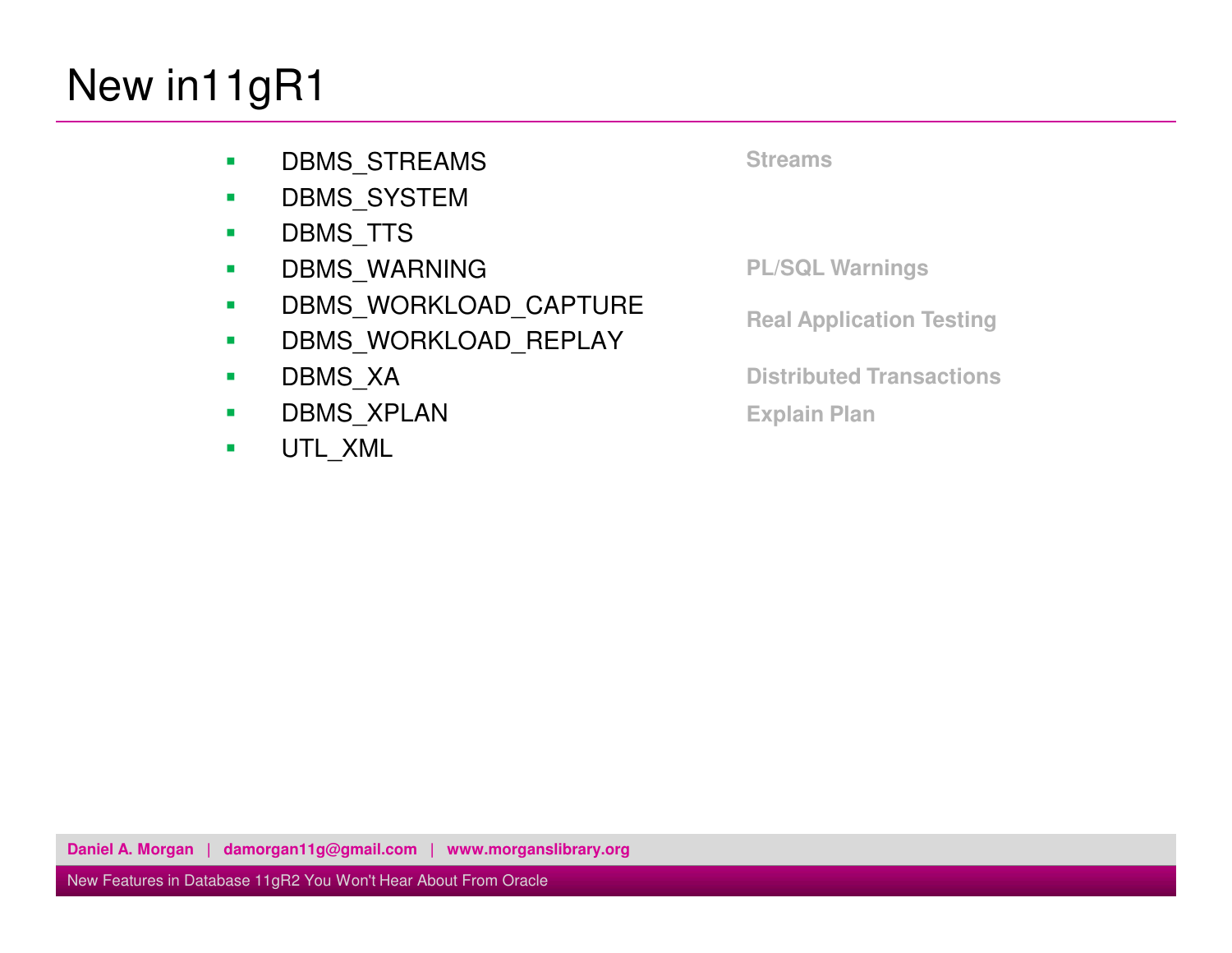- $\overline{\phantom{a}}$  And in 11.1.0.7
	- DBMS\_AUDIT\_MANAGEMENT $\blacksquare$
	- $\mathcal{L}_{\rm{max}}$ DBMS\_BACKUP\_RESTORE
	- $\mathcal{L}_{\rm{max}}$ DBMS IR
	- DBMS\_LOGSTDBY $\mathcal{L}_{\mathcal{A}}$
	- DBMS\_METADATA $\mathcal{L}_{\mathcal{A}}$
	- DBMS\_SCHEDULER $\mathcal{L}_{\mathcal{A}}$
	- $\mathcal{L}_{\mathcal{A}}$ DBMS\_SQLPA
	- DBMS\_SQLTUNE $\mathbf{m}$  .
	- DBMS\_WORKLOAD\_CAPTURE $\mathcal{L}_{\mathcal{A}}$
	- $\mathcal{L}_{\mathcal{A}}$ DBMS\_WORKLOAD\_REPLAY
	- $\blacksquare$ DBMS\_XPLAN
	- $\blacksquare$ UTL\_XML

**Incident Reporting**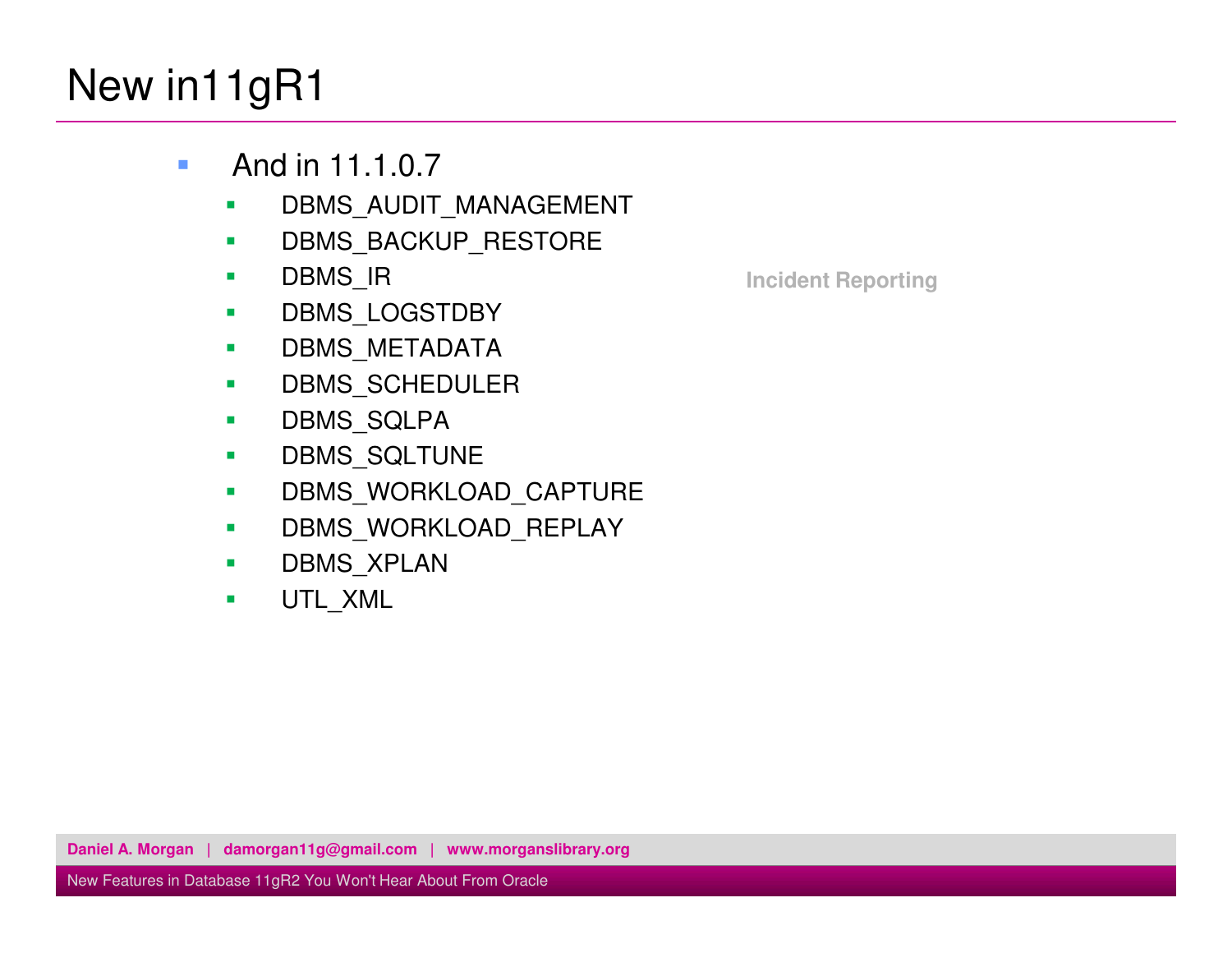# What Oracle will talk about"here at OpenWorld"

**Daniel A. Morgan | damorgan11g@gmail.com | www.morganslibrary.org**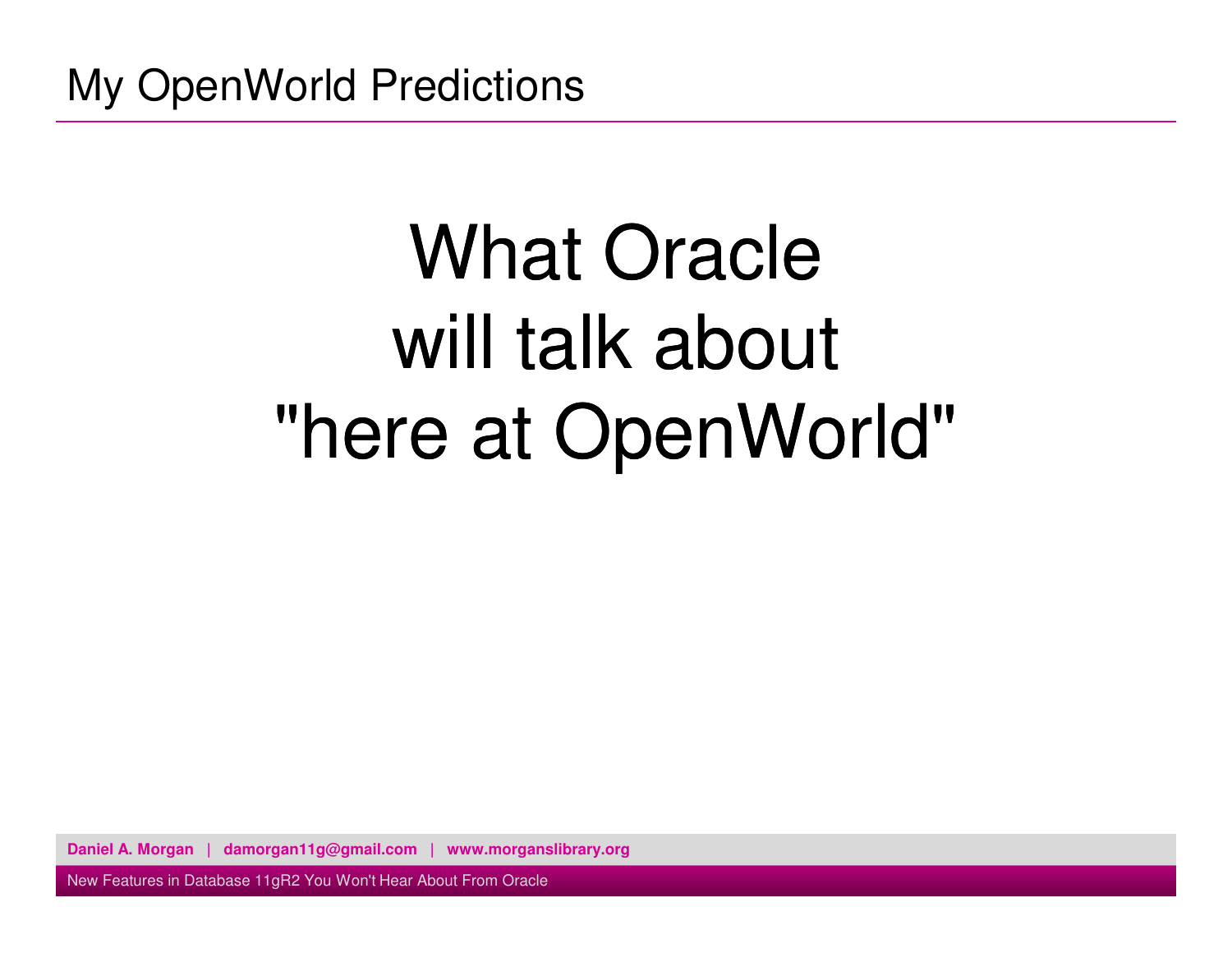### What Oracle Will Talk About

- Edition Based Redefinition 11.2.0.1
	- **Functions, Packages, Procedures, Synonyms, and Views**
- **New Grid Features** 
	- **Single Node RAC**
	- **New ASM Capabilities**
	- **•** Omotion
	- DBFS
	- the Grid
- **In Memory Parallel Query**
- **Advanced Compression**
- **Exadata V2 and Hybrid Columnar Compression**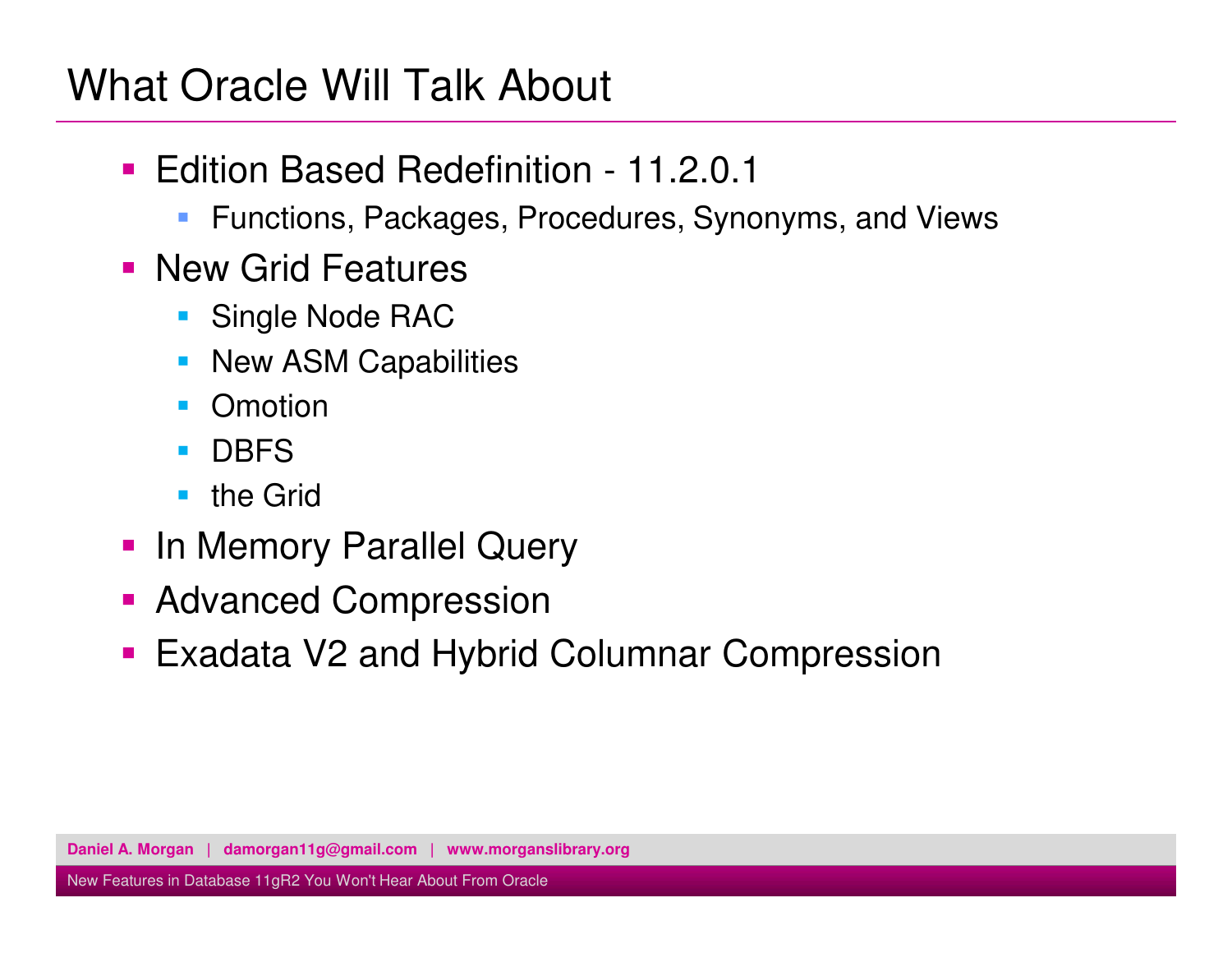### Database Block Anatomy



**Daniel A. Morgan | damorgan11g@gmail.com | www.morganslibrary.org**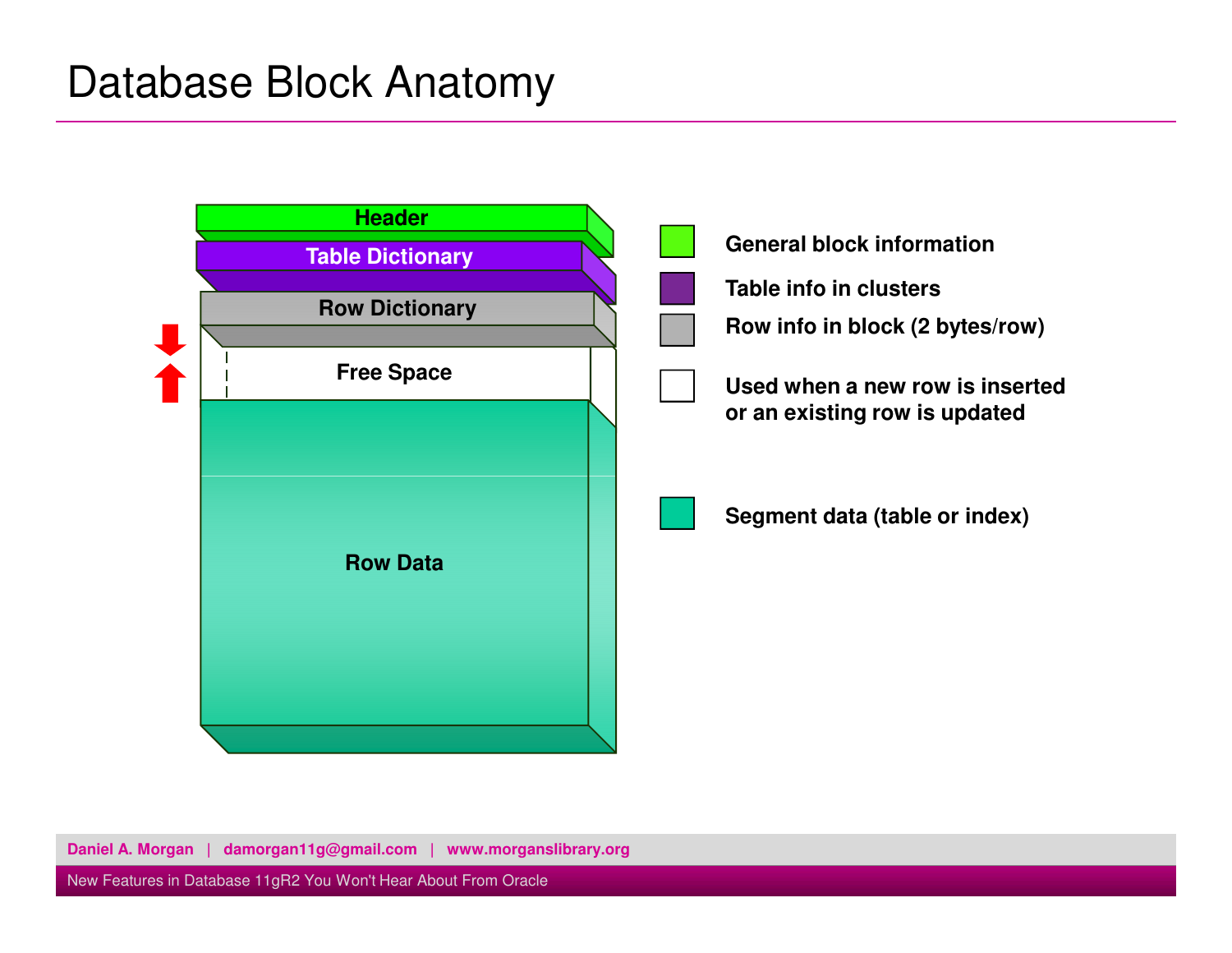### Logical Compression Unit

- **Tables are organized into Compression Units (CU)** 
	- CU's are logical structure spanning multiple database blocks
		- Typically 32K  $(4 \times 8)$ K block size)
	- $\Box$ Data is organized by column during data load
	- Each column is compressed separately
	- Column organization brings similar values close together

| <b>Logical Compression Unit</b> |                          |                                      |                     |  |  |  |  |  |
|---------------------------------|--------------------------|--------------------------------------|---------------------|--|--|--|--|--|
| <b>Block Header</b>             | <b>Block Header</b>      | <b>Block Header</b>                  | <b>Block Header</b> |  |  |  |  |  |
| <b>CU Header</b>                | Col <sub>3</sub><br>Col7 |                                      |                     |  |  |  |  |  |
| Col 1                           |                          | Col <sub>5</sub>                     | Col <sub>8</sub>    |  |  |  |  |  |
| Col 2                           | Col <sub>4</sub>         | Col <sub>6</sub><br>Col <sub>8</sub> |                     |  |  |  |  |  |

**Daniel A. Morgan | damorgan11g@gmail.com | www.morganslibrary.org**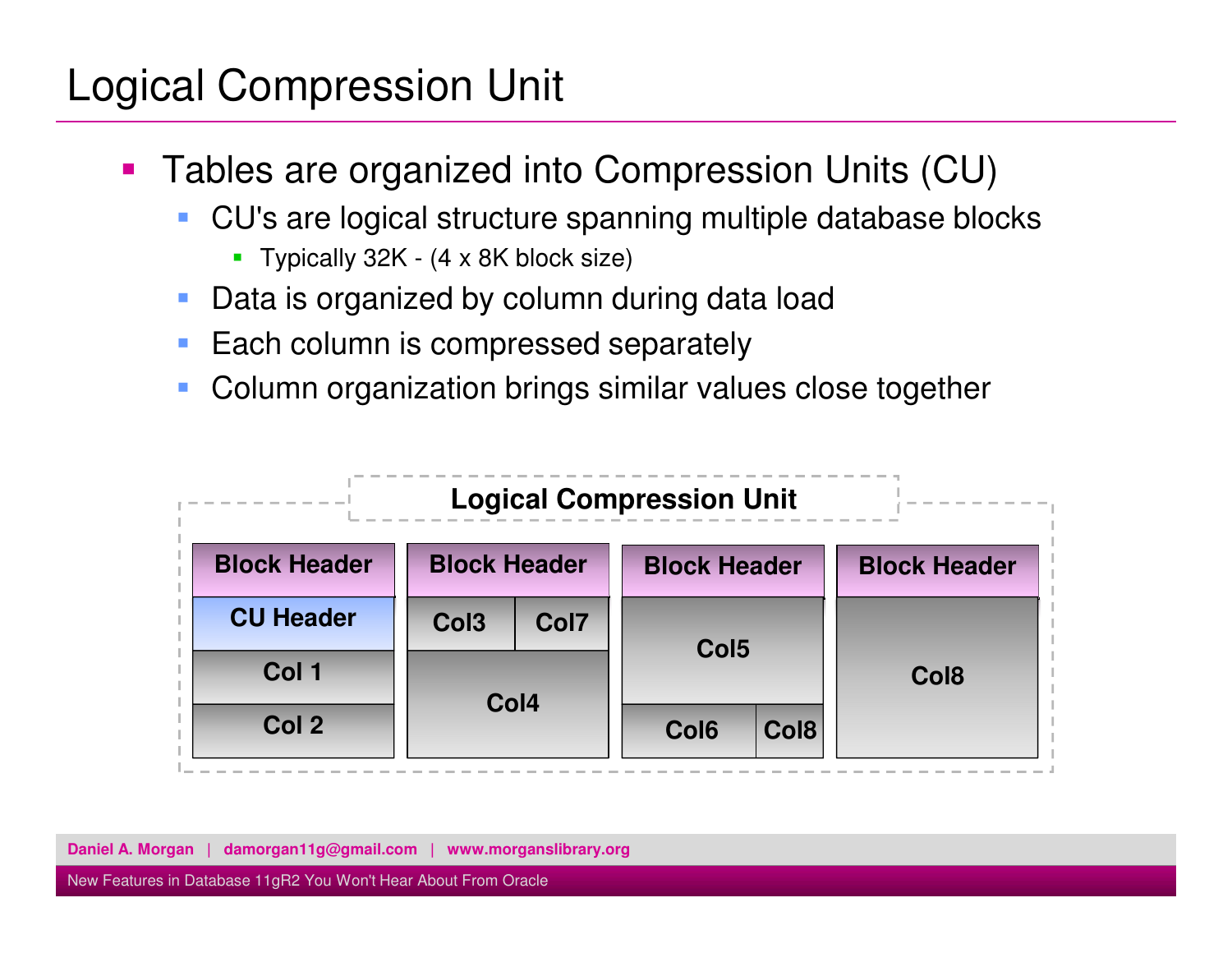

**Daniel A. Morgan | damorgan11g@gmail.com | www.morganslibrary.org**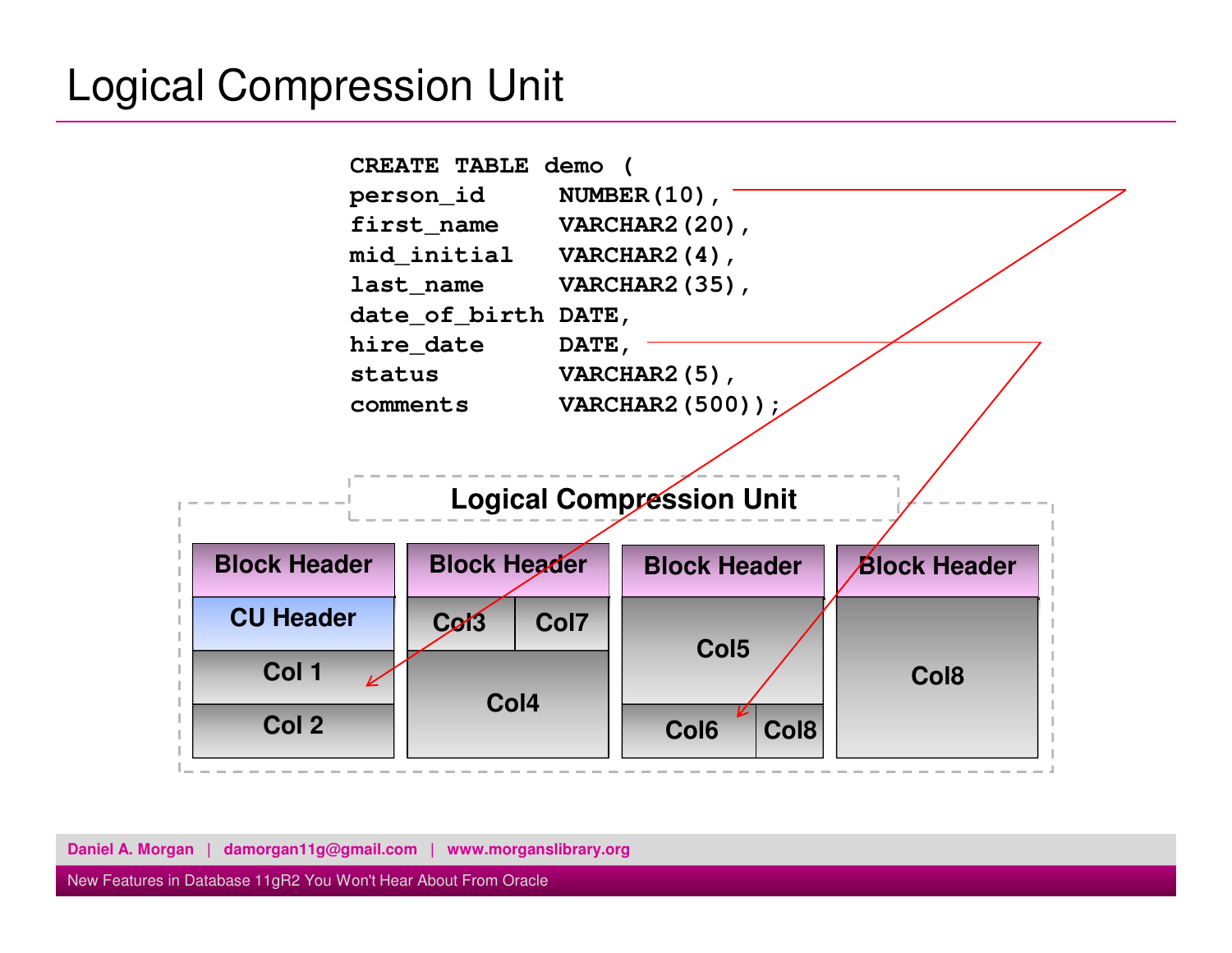# New in 11gR2 and you won't hear aboutfrom your Oracle rep

**Daniel A. Morgan | damorgan11g@gmail.com | www.morganslibrary.org**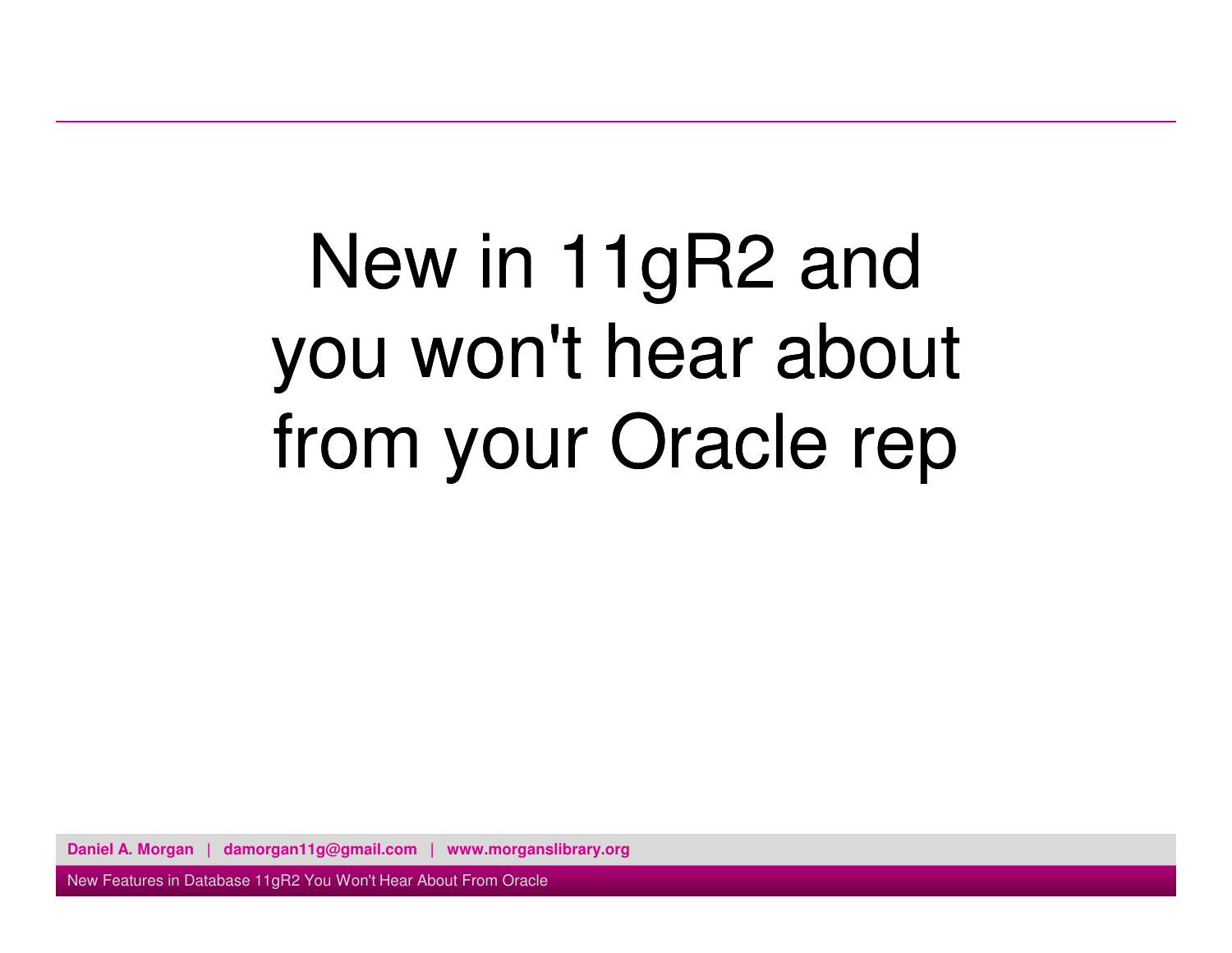### What's Deprecated

#### T. ALTER USER AUTHENTICATED USING PASSWORD

- **Thas been deprecated for this release. If you use this clause,** Oracle Database converts it to the AUTHENTICATION REQUIRED clause. If you do not specify the AUTHENTICATION REQUIRED clause, then Oracle Database uses either the AUTHENTICATED USING CERTIFICATE clause or the AUTHENTICATED USINGDISTINGUISHED NAME clause."
- $\overline{\phantom{a}}$ DB EXTENDED Audit Syntax
	- Instead, use the DB, EXTENDED
- **Listener Passwords** 
	- "This does not cause a loss of security because authentication is enforced through local operating system authentication."
- WKUSER Role and Ultra Search Schemas Deprecated
- $\mathcal{L}_{\mathcal{A}}$ DBCA no longer provides default security settings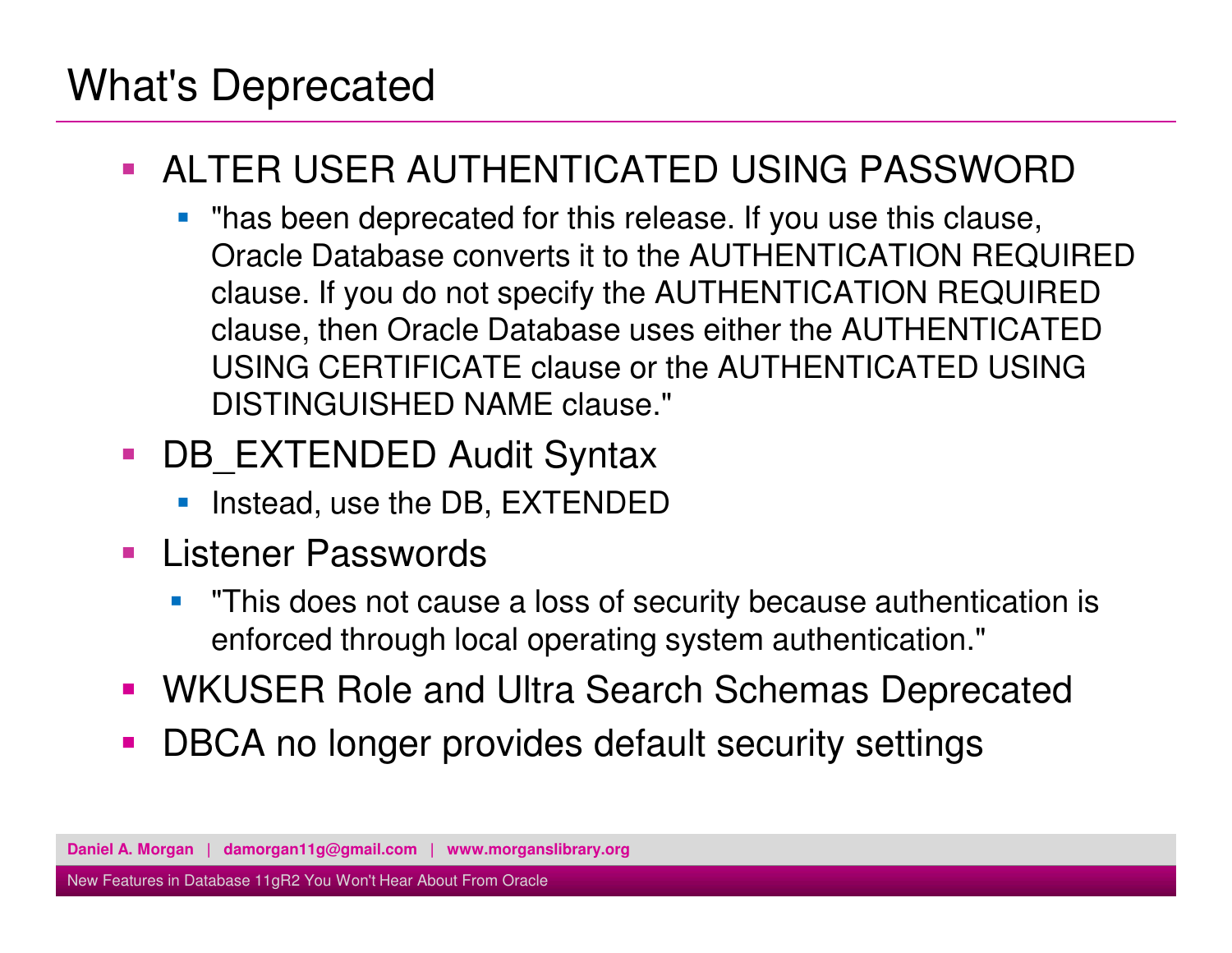### Database Level Changes

- **Structure changes in the ADR**
- **DataGuard Compressed Table Support for**  $\mathcal{L}_{\mathcal{A}}$ Logical Standby and LogMiner
- **DataPump Legacy Mode**
- ALTER SYSTEM SET cpu\_count = 4;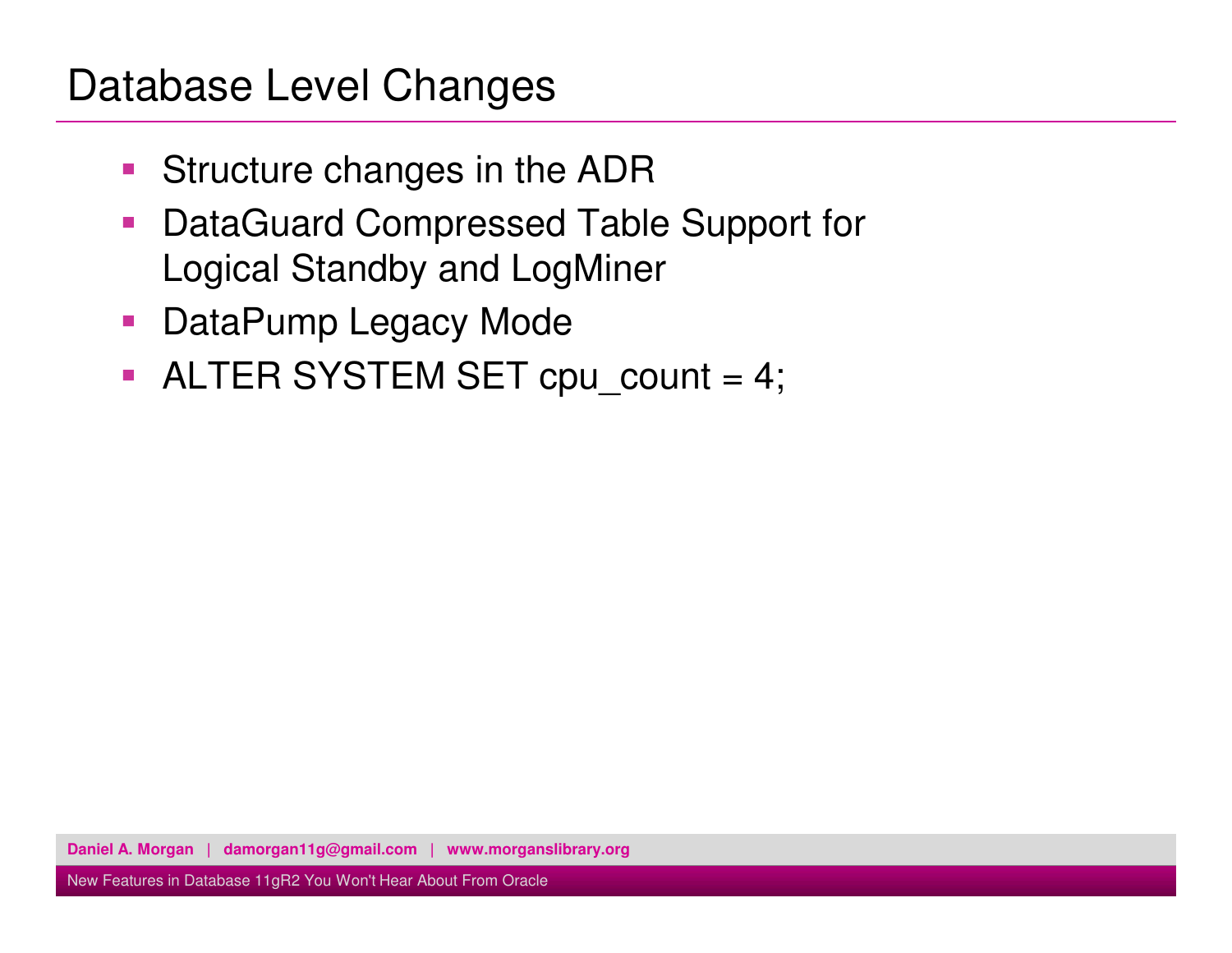### Execute for Directory Objects

- **In 10g we granted READ and/or WRITE**
- $\mathcal{L}_{\rm{max}}$  But this also allowed executing the ORACLE\_LOADER access driver
- **Only a user that has been given EXECUTE** access to the directory object is allowed to run programs in it

**CREATE DIRECTORY stage on /home/oracle/stageGRANT read ON stage;GRANT write ON stage;GRANT execute ON stage;**

**Daniel A. Morgan | damorgan11g@gmail.com | www.morganslibrary.org**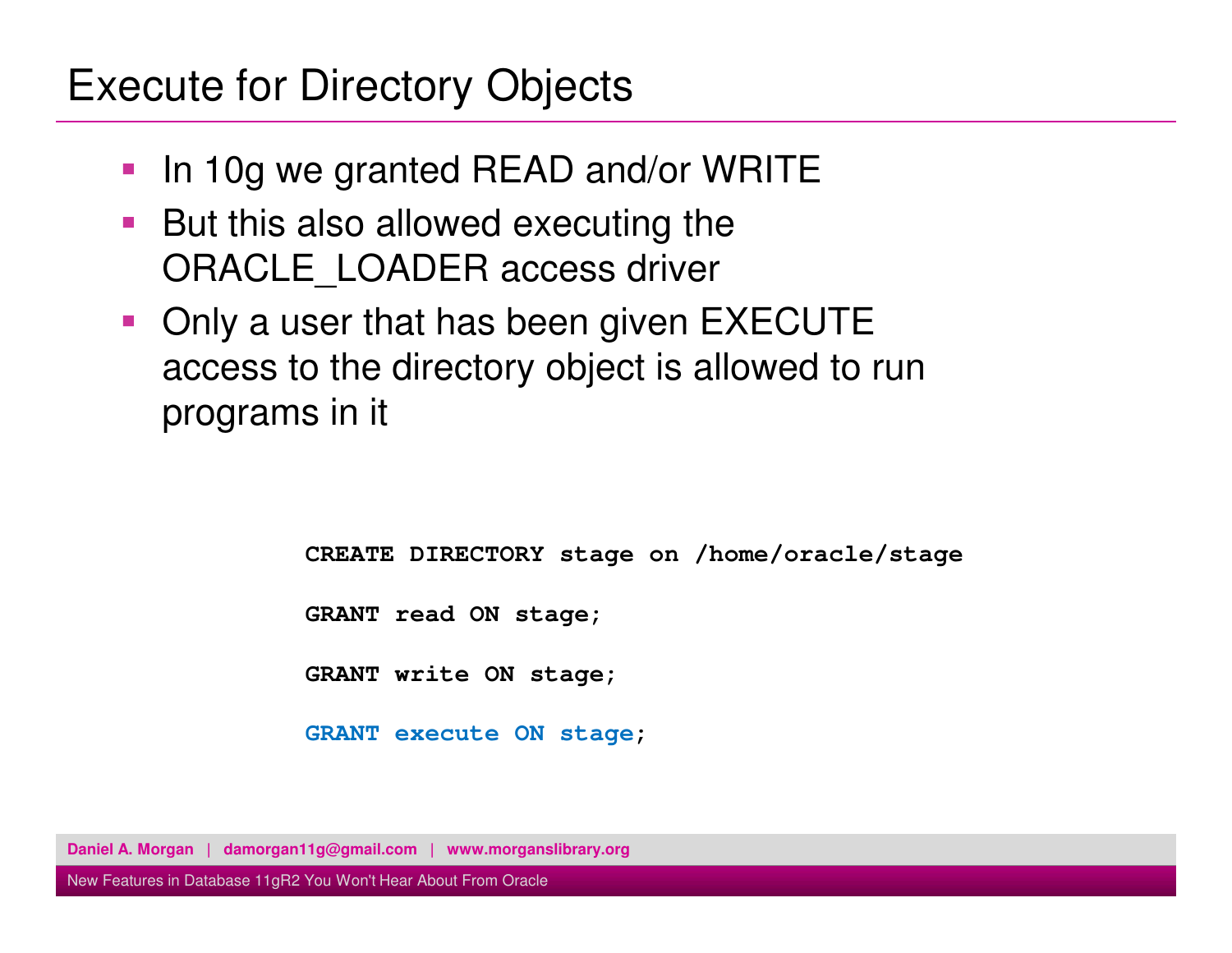#### T. Automatic Block Repair

**RMAN> BLOCKRECOVER DATAFILE 2 BLOCK 12,13 DATAFILE 3 BLOCK 5,98,99 DATAFILE 4 BLOCK 19;**

**RMAN> BACKUP VALIDATE DATABASE; RMAN> BLOCKRECOVER CORRUPTION LIST;**

- New options for DUPLICATE DATABASE
	- **DUPLICATE can be performed without connecting to a target** database: Requires connecting to a catalog and auxiliary database.
- Enhanced Tablespace **P**oint-**I**n-**T**ime-**R**ecovery
	- **Recover a dropped tablespace.**
	- **Can be repeated multiple times for the same tablespace**
	- DBMS\_TTS.TRANSPORT\_SET\_CHECK is run automatically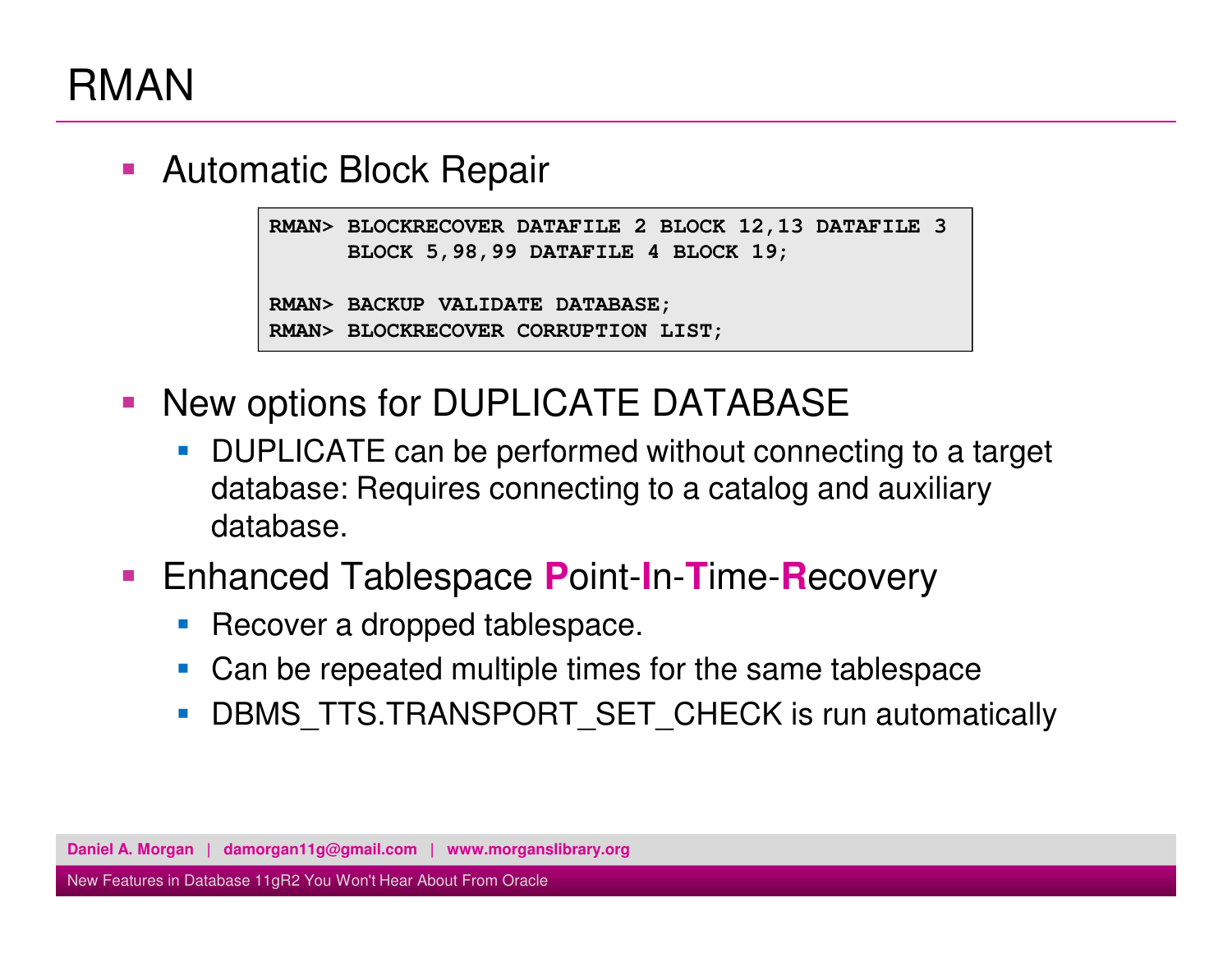### Storage

- **Tablespaces** 
	- $\overline{\phantom{a}}$ Enhancements to SecureFiles (learn about DBFS)
	- $\mathcal{L}_{\mathcal{A}}$ New Tablespace Master Rekey
- **Indexes** 
	- **EXEC** 2 **Zero-size unusable indexes & index partitions**
- **Tables** 
	- $\blacksquare$ Segment creation on demand (deferred segment creation)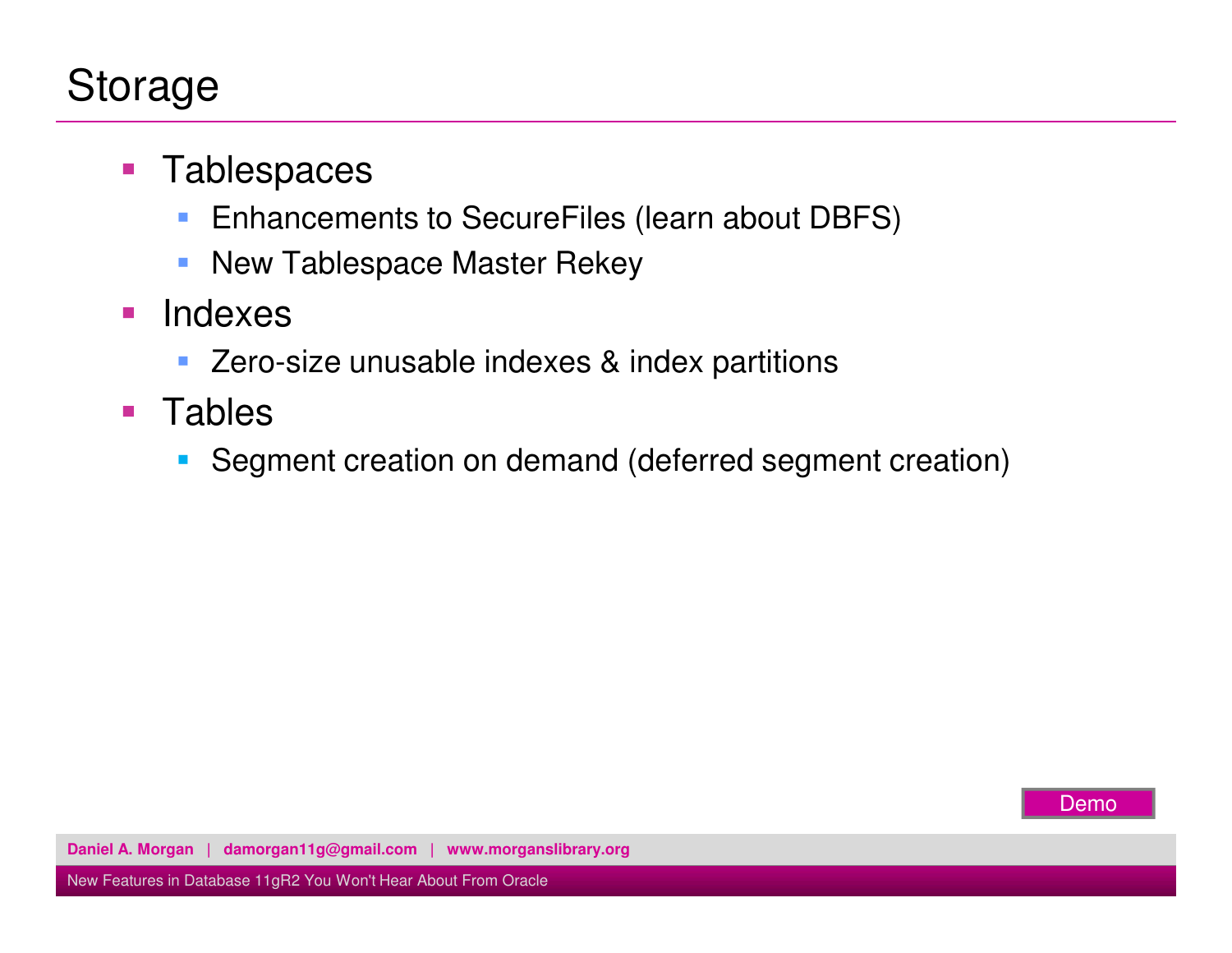#### $\mathcal{L}_{\mathcal{A}}$ New Analytic Functions

- **LISTAGG**
- NTH\_VALUE
- **RESPECT or IGNORE NULLS**

```
SELECT department_id "Dept.",
LISTAGG(last_name, '; ') WITHIN GROUP (ORDER BY hire_date) "Employees"
FROM employees
GROUP BY department_id;SELECT prod id, channel id, MIN(amount sold),
NTH VALUE (MIN(amount sold), 2)

OVER (PARTITION BY prod_id ORDER BY channel_id ROWS
BETWEEN UNBOUNDED PRECEDING AND UNBOUNDED FOLLOWING) NVFROM sales
WHERE prod_id BETWEEN 13 AND 16GROUP BY prod_id, channel_id;
```

```
FIRST VALUE(<expression> [<RESPECT | IGNORE> NULLS]) OVER (<analytic clause>)
```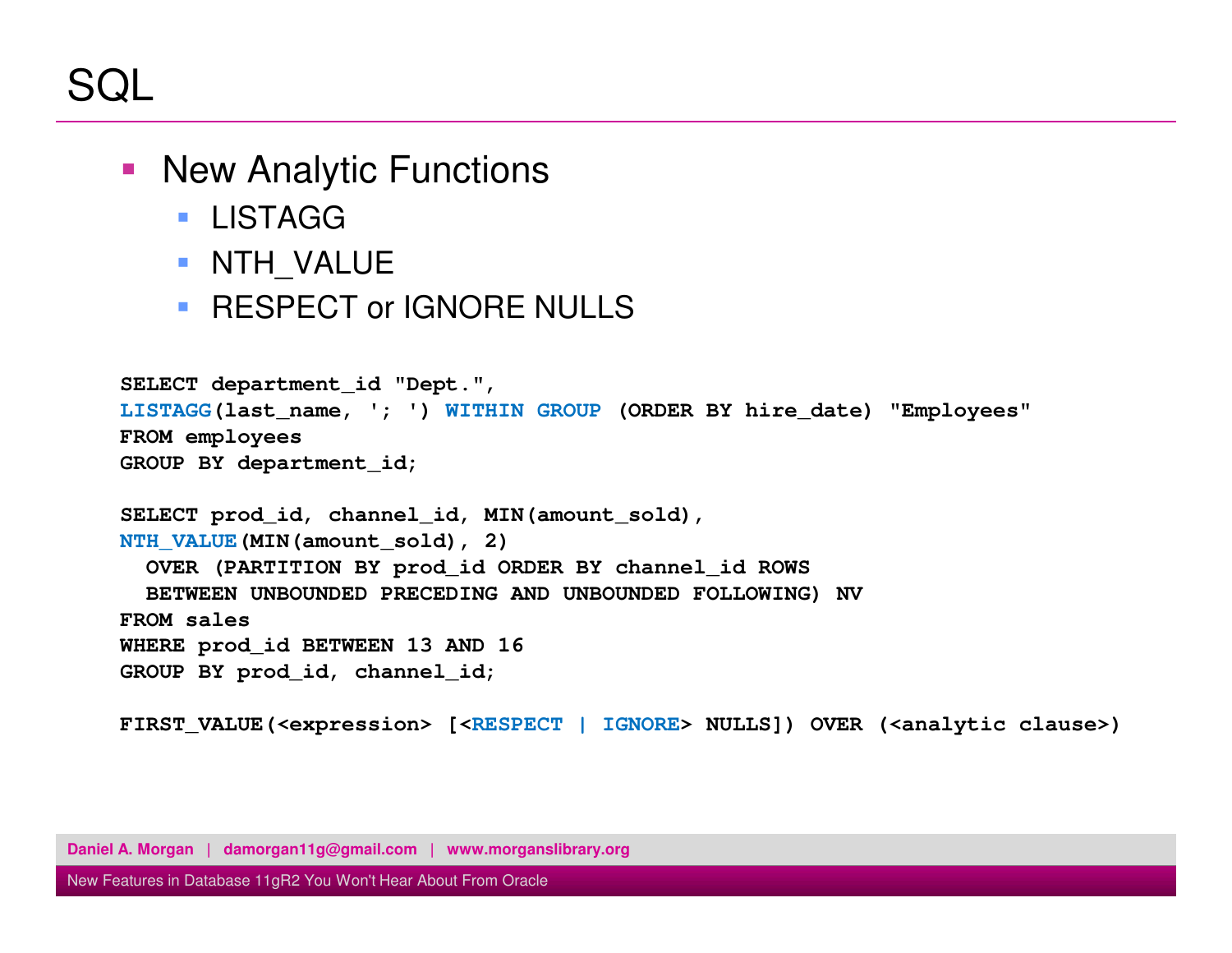#### $\mathcal{L}_{\mathcal{A}}$ ALTER DATABASE LINK

#### IGNORE\_ROW\_ON\_DUPKEY\_INDEX Hint  $\overline{\mathcal{L}}$

- To ignore collisions and insert the rows that do not collide with existing rows, put the hint in the INSERT statement
- Improved Flashback Archive allows more DDL
- $\mathbb{R}^2$ DATABASE\_ROLE constant for SYS\_CONTEXT
	- $\mathcal{L}_{\text{max}}$ PRIMARY
	- PHYSICAL STANDBY
	- LOGICAL STANDBY
	- **SNAPSHOT STANDBY**

```
SELECT sys_context('USERENV', 'DATABASE_ROLE') FROM dual;
```
**Daniel A. Morgan | damorgan11g@gmail.com | www.morganslibrary.org**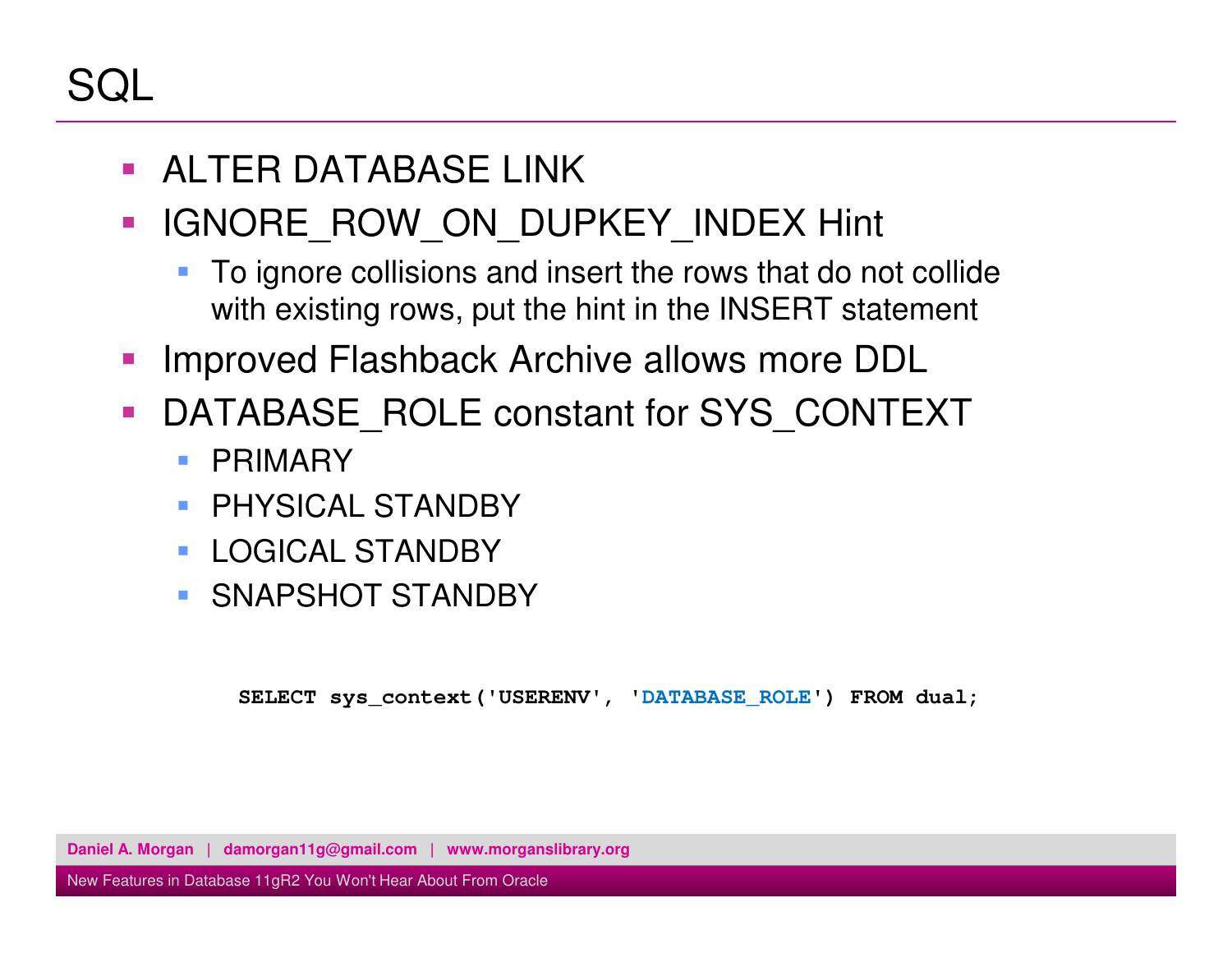#### $\overline{\phantom{a}}$ Recursive Queries

- CONNECT BY
- **Recursive Common Table Expressions (WITH)**

```
WITH <alias> AS
(subquery_sql_statement)
SEARCH <BREADTH | DEPTH>
FIRST BY <column_name> [ASC | DESC] [NULLS FIRST | NULLS LAST]SET <ordering_column>
CYCLE (alias) SET <cycle_mark_alias> 
TO <cycle_value> DEFAULT <no_cycle_value>SELECT <column_name_list>
FROM <alias_one>, <alias_two>WHERE <join_condition>;
```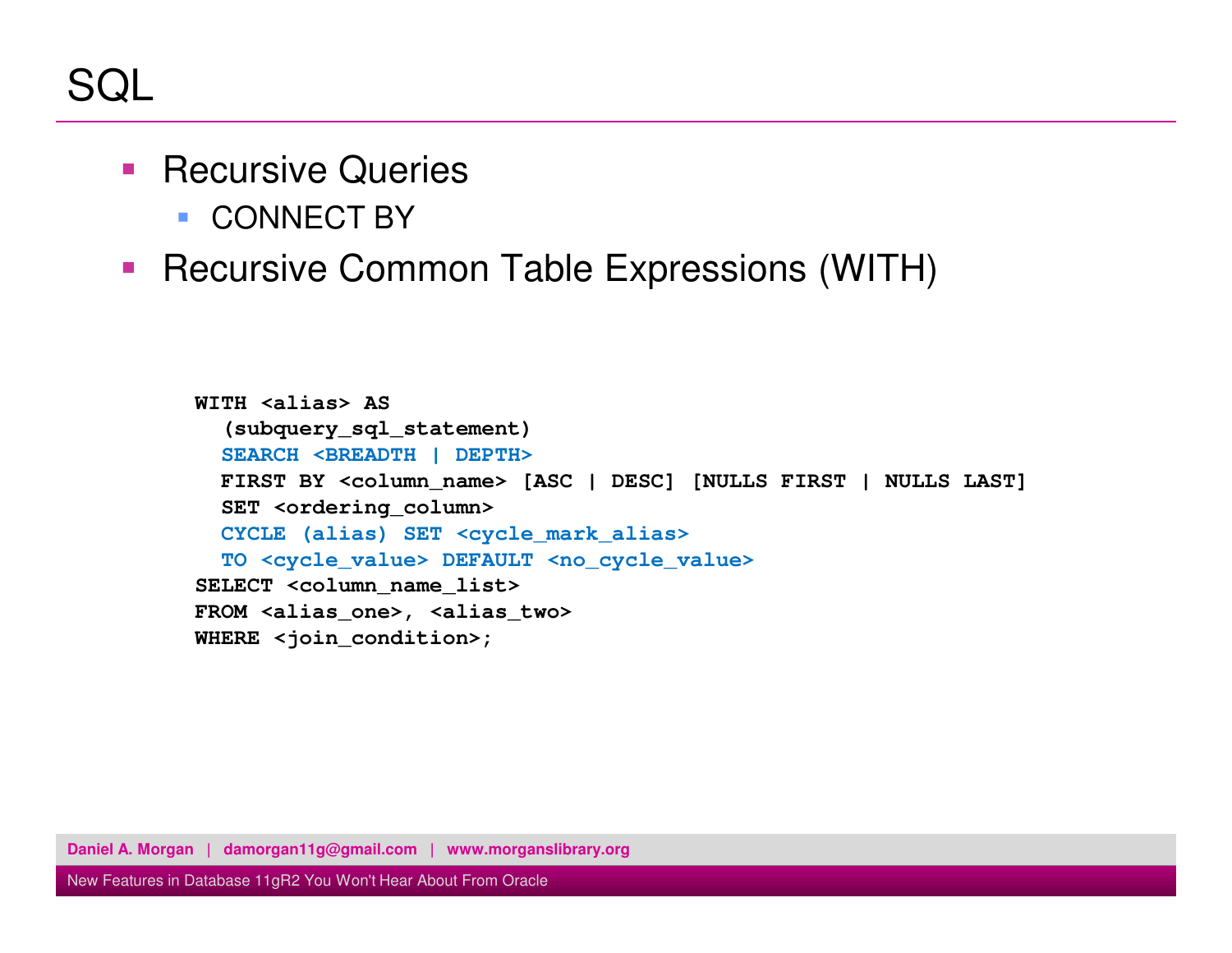### PL/SQL

#### T. New NO\_DATA\_NEEDED Predefined Exception

- ORA-06548: For parallel access and pipelined table functions The caller of a pipelined function does not need more rows to be produced by the pipelined function.
- Improved fine grained dependency tracking
- $\mathcal{L}_{\mathcal{A}}$  Warnings
	- Severe
		- **5018** omitted optional AUTHID clause
		- $\blacksquare$ 5019 - deprecated language element
		- $\blacksquare$ 5020 - parameter name must be identified
	- $\blacksquare$  Informative
		- 6016 native code generation turned off (size/time) г
		- $\mathcal{L}_{\mathcal{A}}$ 6017 - operation will raise an exception
		- $\blacksquare$ 6018 - an infinity or NaN value computed or used
	- п Performance
		- None

**Daniel A. Morgan | damorgan11g@gmail.com | www.morganslibrary.org**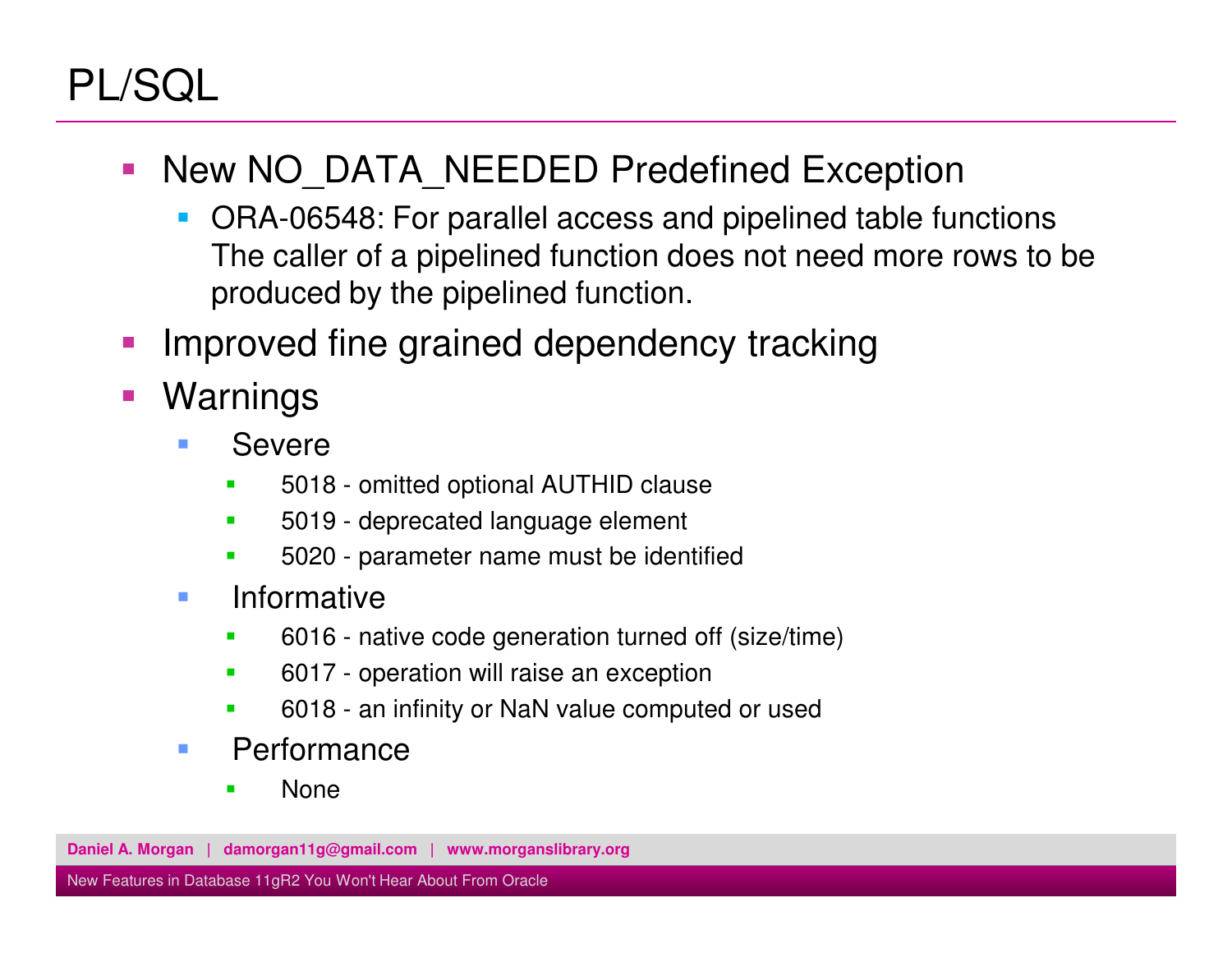### Built-in Packages

- T. New Packages (26 in all)
	- $\mathcal{C}^{\mathcal{A}}$ DBMS\_COMPRESSION
	- DBMS CUBE LOG
	- DBMS\_PARALLEL\_EXECUTE
- $\mathcal{L}_{\mathcal{A}}$  Packages with new Functions and Procedures (108)
	- DBMS\_BACKUP\_RESTORE
	- $\blacksquare$ DBMS CUBE
	- $\left\vert \cdot \right\vert$ DBMS LOB
	- DBMS\_LOGSTDBY  $\mathcal{C}^{\mathcal{A}}$
	- DBMS\_METADATA  $\mathcal{L}^{\mathcal{A}}$
	- DBMS\_METADATA\_UTIL  $\overline{\phantom{a}}$
	- $\mathcal{L}_{\mathcal{A}}$ DBMS\_NETWORK\_ACL\_ADMIN
	- $\mathcal{L}_{\mathcal{A}}$ DBMS\_RESULT\_CACHE
	- $\mathcal{L}_{\mathcal{A}}$ DBMS\_SCHEDULER

**HCC**

**Control logging of OLAP components**

**RAC**

**Restore blocks from Standby**

**Create CUBE Materialized View**

**Set Content Type for BLOBS + DBFS**

DB\_IS\_LOGSTDBY & IS\_APPLY\_SERVER

**Assign ACL to a Wallet**

**Delete Dependency**

**File Watcher**

**Daniel A. Morgan | damorgan11g@gmail.com | www.morganslibrary.org**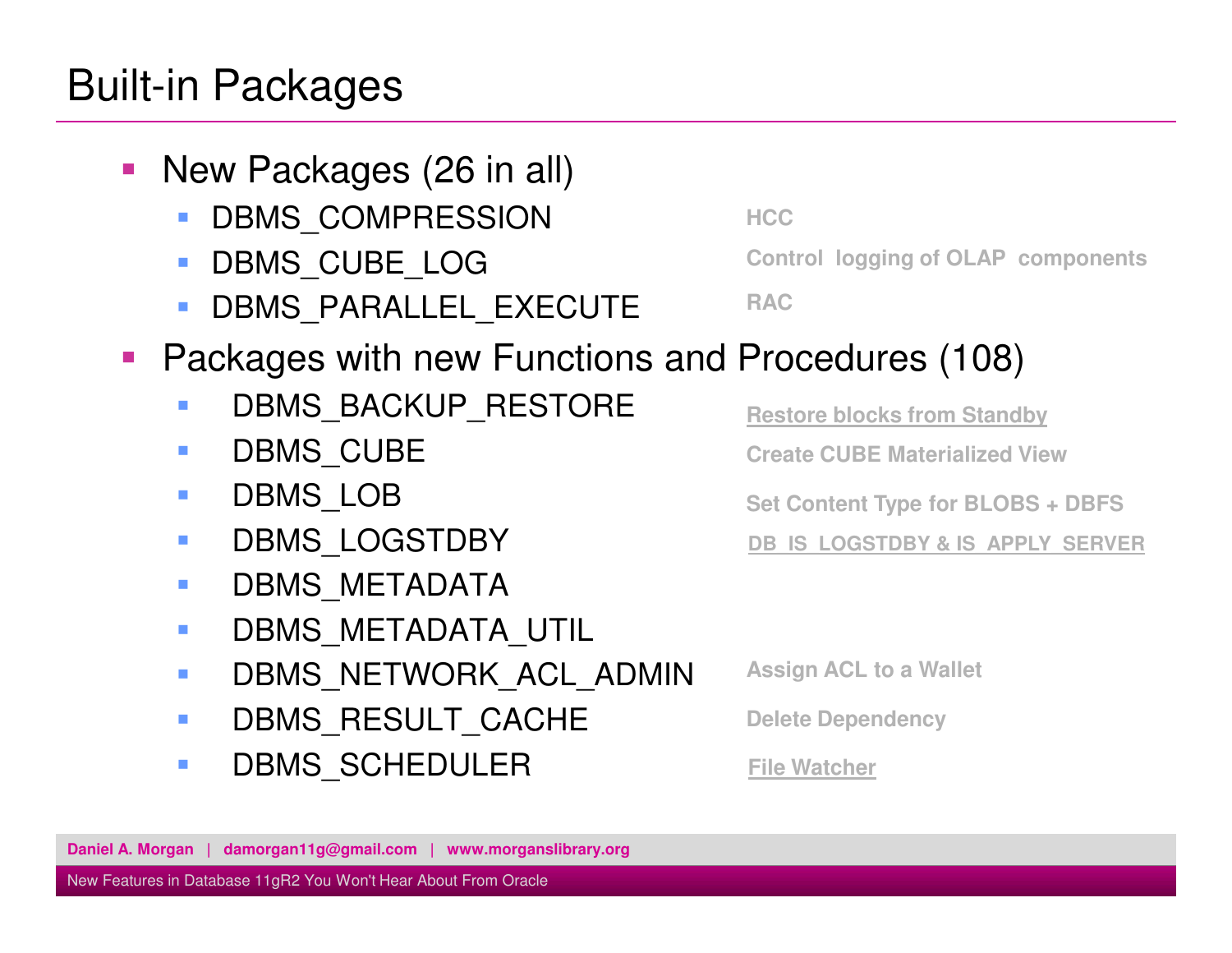### Built-in Packages

#### T. Packages with new Functions and Procedures

- $\overline{\phantom{a}}$ DBMS SESSION
- DBMS\_SPACE\_ADMIN
- DBMS\_SPM
- DBMS\_SQLDIAG
- DBMS\_SQLPA
- DBMS\_SQLTUNE
- DBMS\_STATS
- DBMS\_STREAMS & STREAMS\_ADM
- DBMS\_UTILITY
- **Get package memory utilization & EBR**
- **Segment Repair (NOT!)**
- **Migrate Stored Outlines**
- **Dump Trace File**
- **DBMS\_SPA "Undocumented" <g>**
- **REPORT\_SQL\_MONITOR enhanced**

**WAIT\_ON\_PENDING\_DML**

- DBMS\_WLM
- DBMS\_WORKLOAD\_CAPTURE & REPLAY
- DBMS\_WORKLOAD\_REPOSITORY**GLOBAL\_DIFF\_REPORT**
- DBMS XPLAN

**DIFF\_PLAN procs**

Demo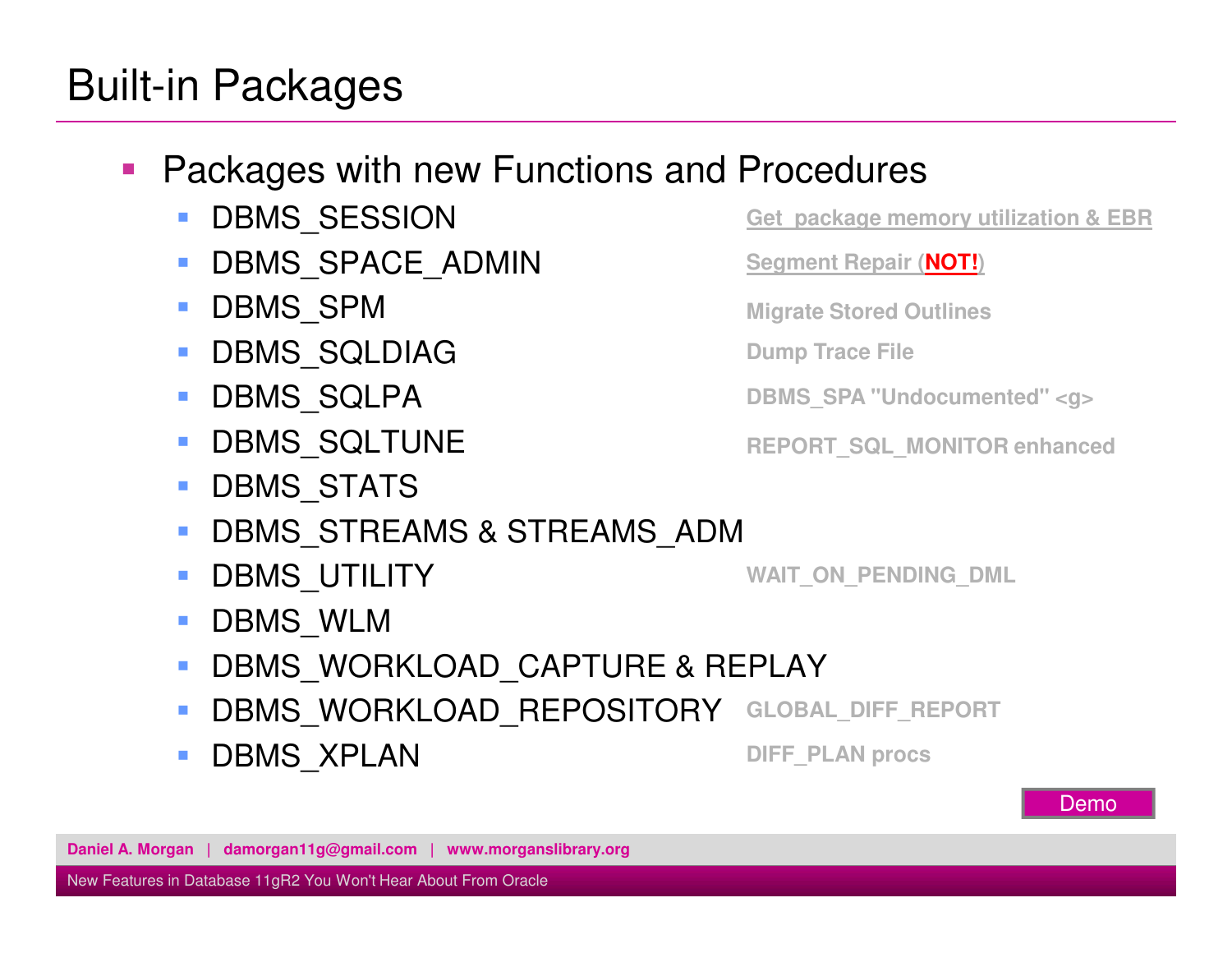### Built-in Packages

- **Packages with new Functions and Procedures** 
	- $\blacksquare$  UTL\_HTTP**SET\_AUTHENTICATION\_FROM\_WALLET**
	- UTL\_SMTP $\Box$
- **CLOSE\_CONNECTION**
- And many have new overloads (39+)
- $\mathbb{R}^2$ And new parameters (13+)
- $\mathcal{L}_{\mathcal{A}}$ And new types  $(1+)$
- And new constants (4+)
- **Adding new and enhanced functionality**